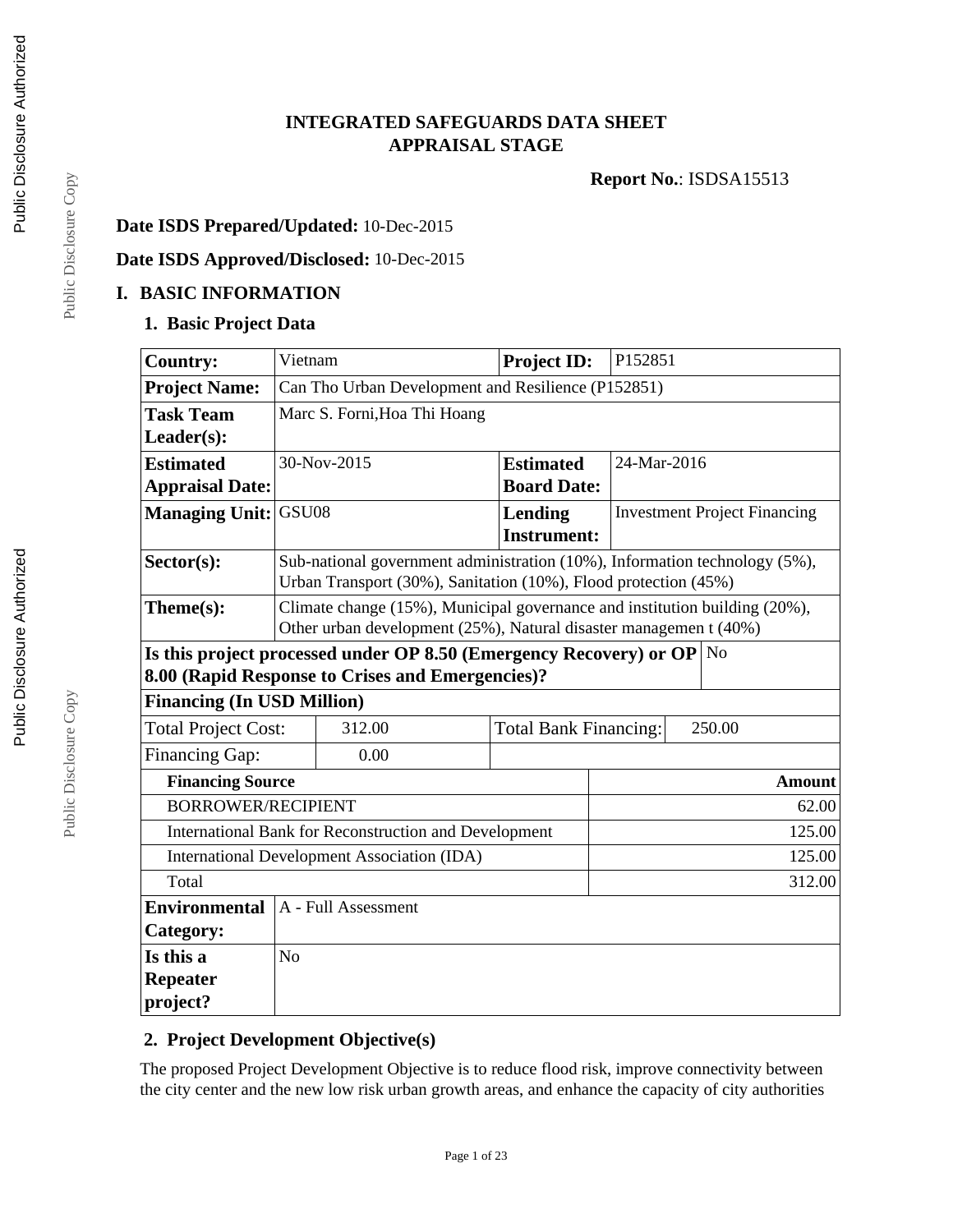to manage disaster risk in Can Tho City.

Approximately 65 percent of the outcome is to reduce flood risk, while 25 percent is focused on improving connectivity to lower risk parts of the City and 10 percent aims to increase the capacity manage disaster risk in the City. The core urban area is defined as the Ninh Kieu and Binh Thuy districts.

#### **3. Project Description**

The project will address the economic, social, environmental and financial dimensions of resilience by strengthening the capacity of the City to manage flood risks on multiple fronts. Structured as a physical planning program, the project includes a large technical assistance package to integrate both the hard and soft facets of the investments. By protecting the urban core through infrastructure investments to reduce flood risk, the economic impacts of flooding will be reduced, and private capital investments will be stimulated. Road infrastructure investments will serve the dual purpose of flood protection and transport connectivity and, when coupled with capacity enhancement in risk assessment and urban planning, they will cultivate more sustainable and resilient growth into lower risk elevated areas. Complemented with densification and improved public transport in the urban core, the City will become more interconnected and resilient to disasters.

To manage the risks that cannot be reduced through physical planning and investment measures, the project will support improved financial and social resilience to disaster events. Fiscal risk management measures will provide liquidity, improve budget execution and ensure resources are available to particularly vulnerable populations. For those outside the urban core that are predominantly farmers, a disaster responsive safety net system program will be put in place to ensure financial resources are available to households recovering from flood events. Citizens will be engaged through the Open Cities program, which will play a key role in raising awareness of the project and how to proactively address flood risk.

Component 1: Flood risk management and environmental sanitation (World Bank funding: US\$120.9 million; SECO funding: US\$1? million)

The objective of this component is to reduce flood related risks in the urban core of Can Tho. This component consists of a balance between structural and non-structural measures to help the city manage urban flood risk. The structural measures are a combination of "low-regret" engineering solutions, including surrounding embankment, tidal gates/valves and improved rainwater storage and drainage system.

A polder approach will be taken for flood mitigation, which can be expressed as a structural system consisted of a: i) closed "ring embankment with tidal sluicegates/valves" to protect area from high water on outside rivers (river and tide floods); and, ii) drainage system including open canals, sewers, storm rainwater retention, and pumps (if needed). Tidal gates are designed for "embankment function" during closed time and "water discharge function" during gate opening. The drainage system is designed based on rainfall intensity, basin area according to classification and specifications issued by the government (for example, 1 in 10 year rainfall for open channel design).

Subcomponent 1.1: Priority Flood Control Investments in Urban Core (Ninh Kieu and Binh Thuy Districts). A limited polder approach with combined-use road allows for a flexible and cost effective approach. A combined system of an elevated road, embankments of Can Tho, Cai Son Rivers, and tidal gates/valves along the line will be a "ring embankment" to protect the core urban area from river and tidal flooding. The design of the level of flood protection will be based on 1 in 100 year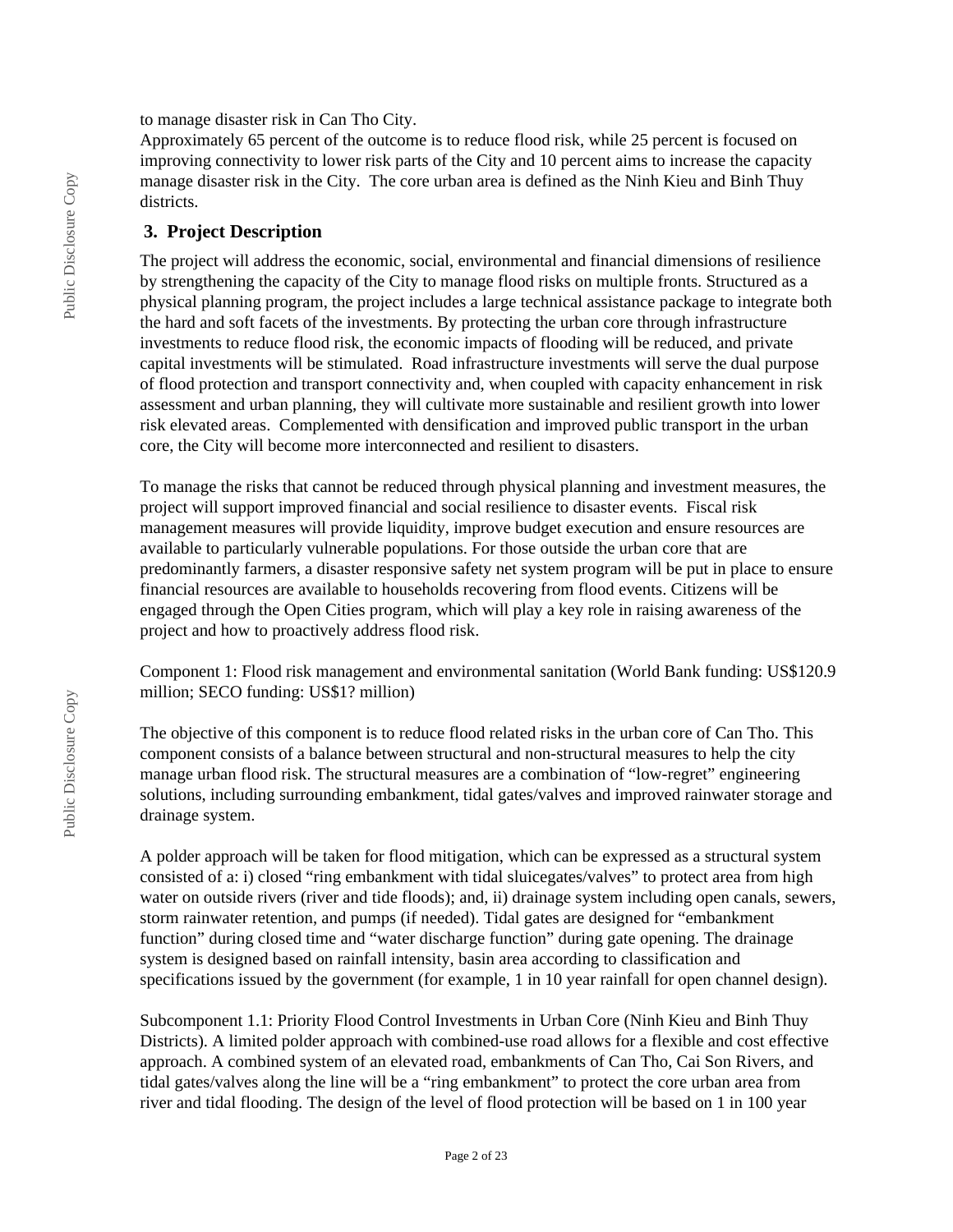#### flood event.

Subcomponent 1.2: Drainage and Waste Water Systems. This component will finance the rehabilitation and improvement of canal, drainage and sanitation infrastructure and associated management systems. This will include the dredging primary and secondary canal systems, the creation of rainwater retention areas in the rural area of Binh Thuy District, and the installation of a small pumping station (about 2 m3/s) in Tham Tuong drainage sub-catchment.

Subcomponent 1.3: Operation of the City Integrated Flood Risk Management System and Early Warning System. Institutional support will be provided to the help the city develop (a) improved protocols in operating the city flood control and drainage systems in case of emergency (high tide, river flood discharge, and so on); (b) an operations and maintenance (O&M) funding framework for the systems; and (c) coordination and information exchange protocols with other Mekong provinces for integrated river basin management and enhanced flood early warning system; and (d) improved early warning information system, providing and public awareness raising through existing mass media and organizations who have great experiences and network in the communities. Key to early warning and response will be the women's unions, which will be responsible for organizing multiple training workshops.

Component 2: Urban corridor development (World Bank Funding: US\$78.9 million; SECO funding: US\$1? million)

The objective of the transport investments is to increase regional connectivity and encourage compact, mixed-use, pedestrian and public transport oriented urban development in the less flood prone area of Cai Rang. Connectivity in Can Tho's urban transport system would be significantly improved, increasing transport-related efficiencies, and reducing transport costs. The urban transport system of Can Tho is formed and oriented along vertical and horizontal axes. There are only a few horizontal axes connecting to the vertical axes. These horizontal axes are far apart from each other thereby limiting interconnectivity. Thus, transport flows through the urban center, creating increased traffic density in the urban core, increasing transport costs and subsequently product costs, reducing investment attractiveness and competitiveness. Unlinked transport infrastructure also decreases regional and interregional transport connectivity, lowering the speed of goods circulation and subsequently affecting the economic development capability as well as access of residents to social infrastructure.

Under this project, transport investments will be used to guide more resilient urbanization, \* to low risk areas on higher ground. Increased accessibility and connectivity as a result of the new and improved transport infrastructure is likely to increase land values and investment opportunities along transport corridors, which is value-creation that the government can capture using a variety of mechanisms and convert into public revenue. In doing so, the city has the opportunity to proactively guide urban growth to areas with lower flood risk, including the higher elevation areas near the heart of the city.

Subcomponent 2.1: Road and Bridge Links. The investments in transport infrastructure will connect vertical axes of the city, facilitating connectivity between new and existing populated area in the city center, improving connectivity between inter-regional urban areas and promoting public transport scheme of Can Tho City. Three road links will be financed, including (a) the Quang Trung Bridge crossing the Can Tho River; (b) the Tran Hoang Na Road, including NH1 side roads from Tran Hoang Na to IC3 intersection; and (c) the Cach Mang Thang Tam to PR 918/Bui Huu Nghia road.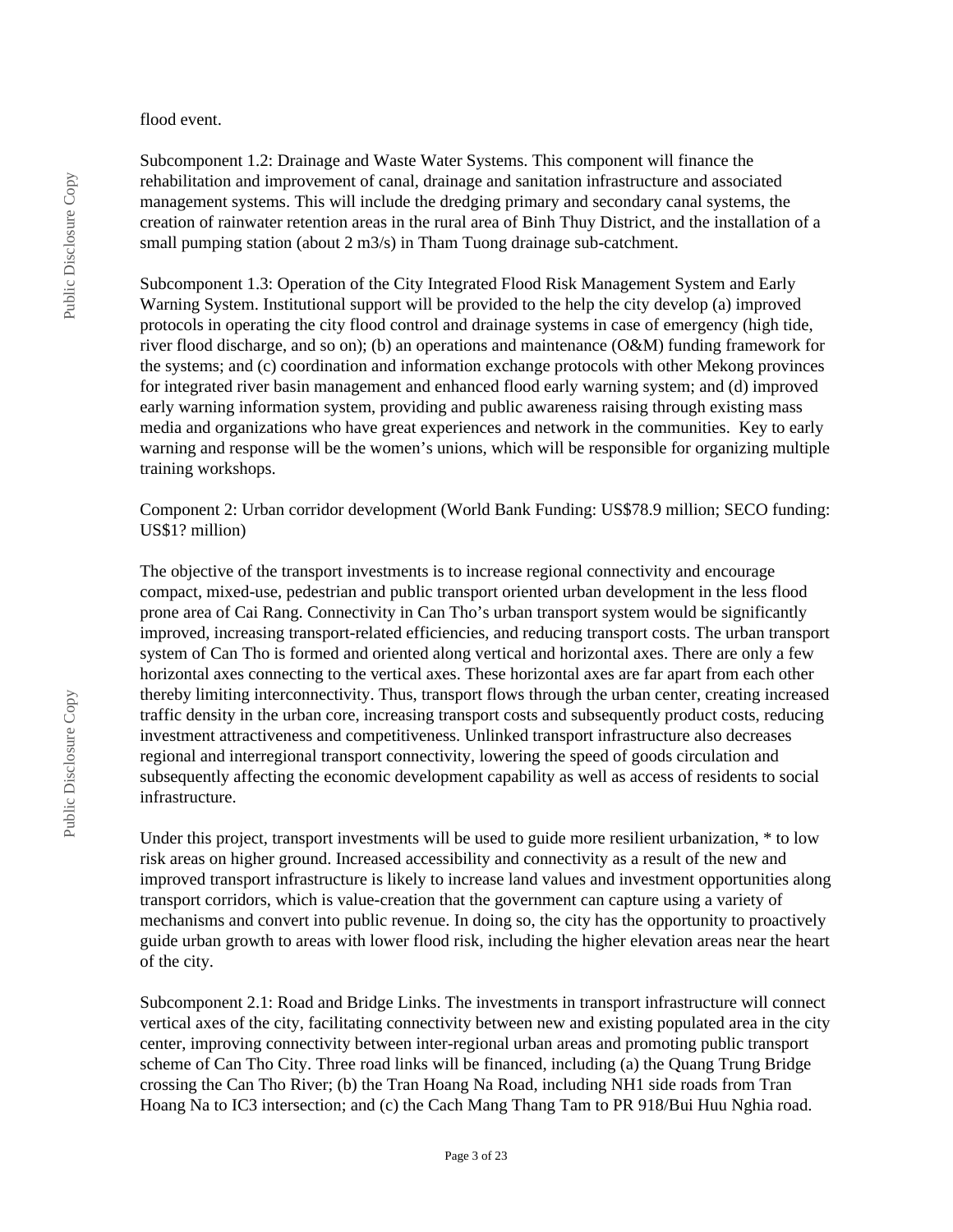The last of these road links will serve the dual purpose of providing flood protection for the urban core. In addition to physical investments, technical assistance on transport and land use, and the first mass transit corridor will be included in the project. The three transport links will benefit from Pedestrian Oriented Design (POD) and will be designed in such a way that they are walkable and dense.

Subcomponent 2.2: Construction of the Residential Area for Resettlement. The resettlement area is within the protected urban core, which is currently un-developed. It is located in Ninh Kieu District and is an area of 54.5 ha, adjacent to Hong Phat residential area. The area will be designed in line with technical and social specifications ensuring good living conditions for residents. The design of the resettlement areas have been consulted with project-affected households and beneficiaries. A total of 2,140 plots with an area from 63 to 90m2 will be available at the RS. Social infrastructures such as: 1 kindergarten, 1 primary school will also be built. Technical infrastructures include separate sewage and drainage systems, solid waste collection and adequate power and road networks. Sub-Component 2.3: Effective Transport Systems Management and Equipment: This sub-component would support feasibility studies on the preparation of a pilot bus rapid transit (BRT) corridor and the establishment of the Public Transport Authority. A second feasibility study will be undertaken to identify opportunities for POD, which will help guide land use planning and the development along integrated transport corridors. An analysis of the City's urban transport system and its interaction with land use and distribution of employment will be supported for land value capture along the road corridors that will be built and upgraded under the project. Finally, a fleet of 50 buses to replace the over-aged and poor existing buses. The public transport study will seek ways to incentive public transport, in addition to the replacement of buses and upgrading of the city bus system. Finally, a corridor development analysis will be financed under this subcomponent and will be implemented in the road link investments in 2.1.

Component 3: Spatial planning platform and financial and social protection instruments (World Bank funding: US\$6.8 million; SECO funding: US\$6.8? million)

The objective of this intervention is to build management systems to improve spatial planning, data and information management, post-disaster budget execution, and the responsiveness of safety nets to flood events. These activities are expected to improve development planning in a climate and risk informed manner, to strengthen financial resilience and to augment social protection. In Can Tho, detailed area plans that provide guidance on infrastructure development are paper-based. This slows the planning process, makes enforcement of construction permitting less transparent and effective, and hinders the efficient sharing of information across departments. Therefore, a web/ based geospatial database will be built, which will serve as a single platform for spatial data and is intended to be used across line departments for spatial planning and infrastructure development. The Platform will be housed in the People's Committee, above the line departments, to ensure a higher level of ownership and commitment from the PC. Housing the Platform in the PC, instead of one of the line departments such as the Department of Construction, will limit rivalries and competition, which is often the key barrier in data sharing and usage. This Platform will have infrastructure assets that include sectors such as transport, water, sanitation and energy, as well as buildings.

Subcomponent 3.1: Risk Informed Spatial Planning Platform. The subcomponent will finance a webbased geospatial database which will serve as a single platform for spatial data and is intended to be used across line departments for spatial planning and infrastructure development. The Platform will be housed in the People's Committee, above the line departments, to ensure high ownership and commitment from the PC. This platform will include infrastructure assets that include sectors such as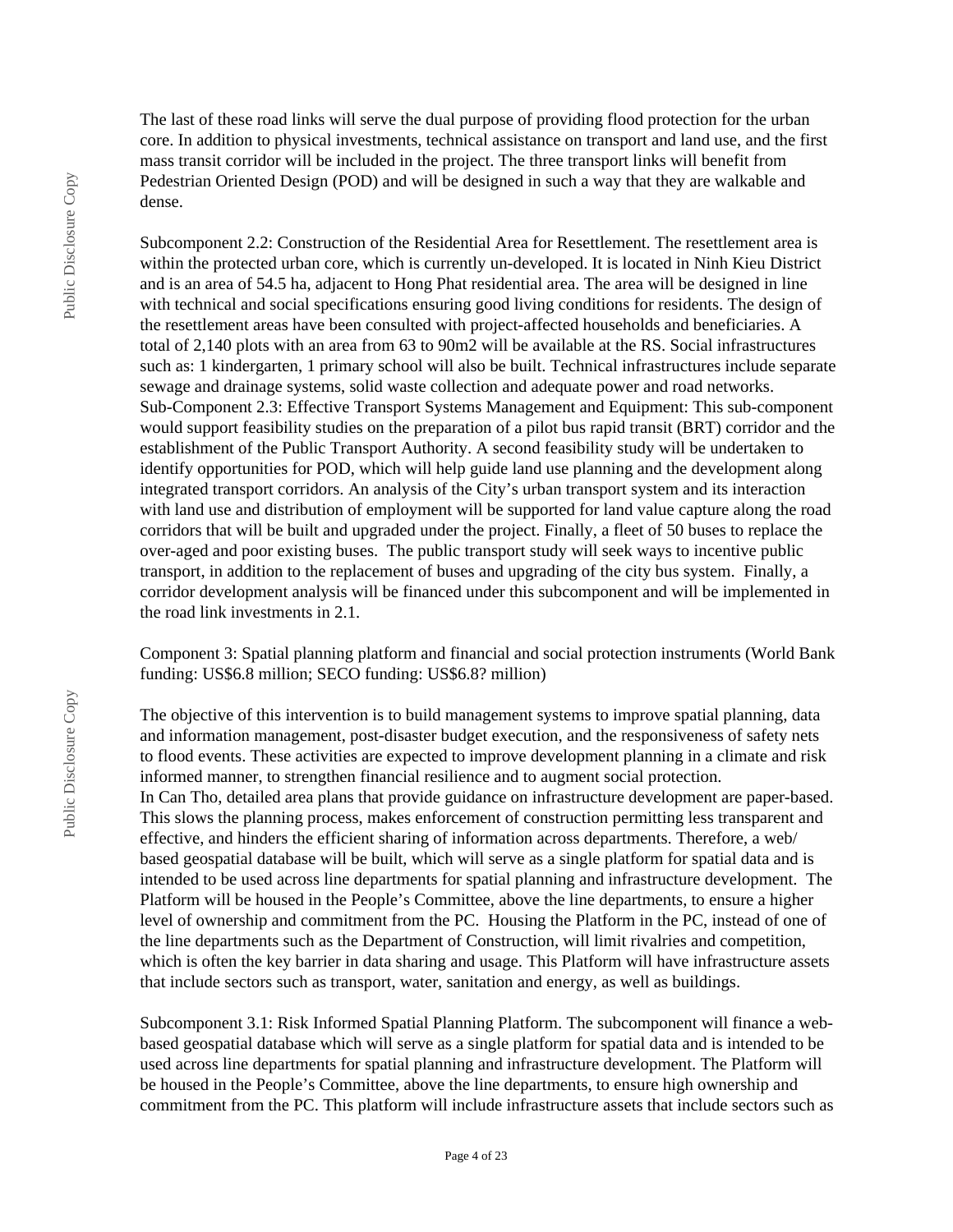transport, water, sanitation and energy, as well as buildings. The PC has confirmed in writing that all future investment planning and budgetary allocations for urban investments in Can Tho will be guided by the outputs of the Platform.

Subcomponent 3.2: Disaster responsive social assistance system: The objective of this subcomponent is to offer a more complete engagement on resilience through additional investments in social protection resilience. This will be done by adapting the City's existing social protection system to become "disaster responsive". A relatively minimal investment in improving and modifying these existing systems (the soon to-be-strengthened social assistance system supported by Social Assistance Systems Strengthening Project – SASSP) will ensure that they are able to be leveraged as vehicles for the delivery of social assistance to households affected by flooding. Specifically, this objective will be achieved by: (a) improving t he capacity of the City to provide timely and focused social assistance - in more transparent manner, through disaster responsive social assistance system that are targeted to affected vulnerable households in the aftermath of a disaster; (b) linking the disaster responsive safety net with appropriate risk financing measures, in order protect the City's long term fiscal balance. A DRSN will mitigate the impacts of regular flooding on poverty reduction outside of the City's core and, by extension, boost shared prosperity by ensuring those not directly benefiting from the investments in components 1 and 2 are adequately protected from flood risk.

This subcomponent will be done in collaboration with the social protection and labor global practice (GSPDR), in close coordination with a project they are undertaking in parallel at the national level (SASSP) to "support the government of Vietnam in strengthening the social assistance system by developing innovations in management and service delivery nationwide" (PDO, P123960).

\* Empirical estimates indicate that one new highway passing through a central city reduces its population by about 18 percent in the United States. This implies that aggregate central city population would have grown by about 8 percent had the interstate highway system not been built. Baum-Snow, Nathan; "Did highways cause suburbanization?" 2006.

#### **4. Project location and salient physical characteristics relevant to the safeguard analysis (if known)**

The Project will be located in twenty wards in four inner districts -Ninh Kieu, Cai Rang, O Mon and Binh Thuy- in Can Tho city. Critical flood control and urban development works will take place in the Ninh Kieu – Binh Thuy traditional urban area, located in center of Can Tho city, adjacent to intersection of Hau river and Can Tho, and bordering Can Tho airport to the North.

Can Tho, located at the center of the Mekong Delta region, is a gateway city to the lower reaches of the Mekong river. It is an industrial, commercial-service, education and training, technological center, health and cultural center; serves as an important transport center; and holds a key strategic position in the fields of national defense and security. Can Tho City has a slightly inclined topography, contains a number of river systems and interconnecting canals, and has a common ground elevation of 0.8 - 1.0m above the sea level.

The Mekong Delta, and by extension Can Tho City, is particularly vulnerable to hydro-metrological disasters, particularly flooding. Flooding has significantly impacted the socioeconomic development of the city and the entire Mekong Delta as a whole. Each year, about half of the Delta is flooded by overflow of 1 m to 3 m in depth. As one of the 13 Mekong Delta provinces, and being located along the Bassac River (Hau River), Can Tho City shares the hazards of the larger Mekong Delta. The City is susceptible to flooding caused by Mekong alluvial overflow, high tides, and extreme rainfall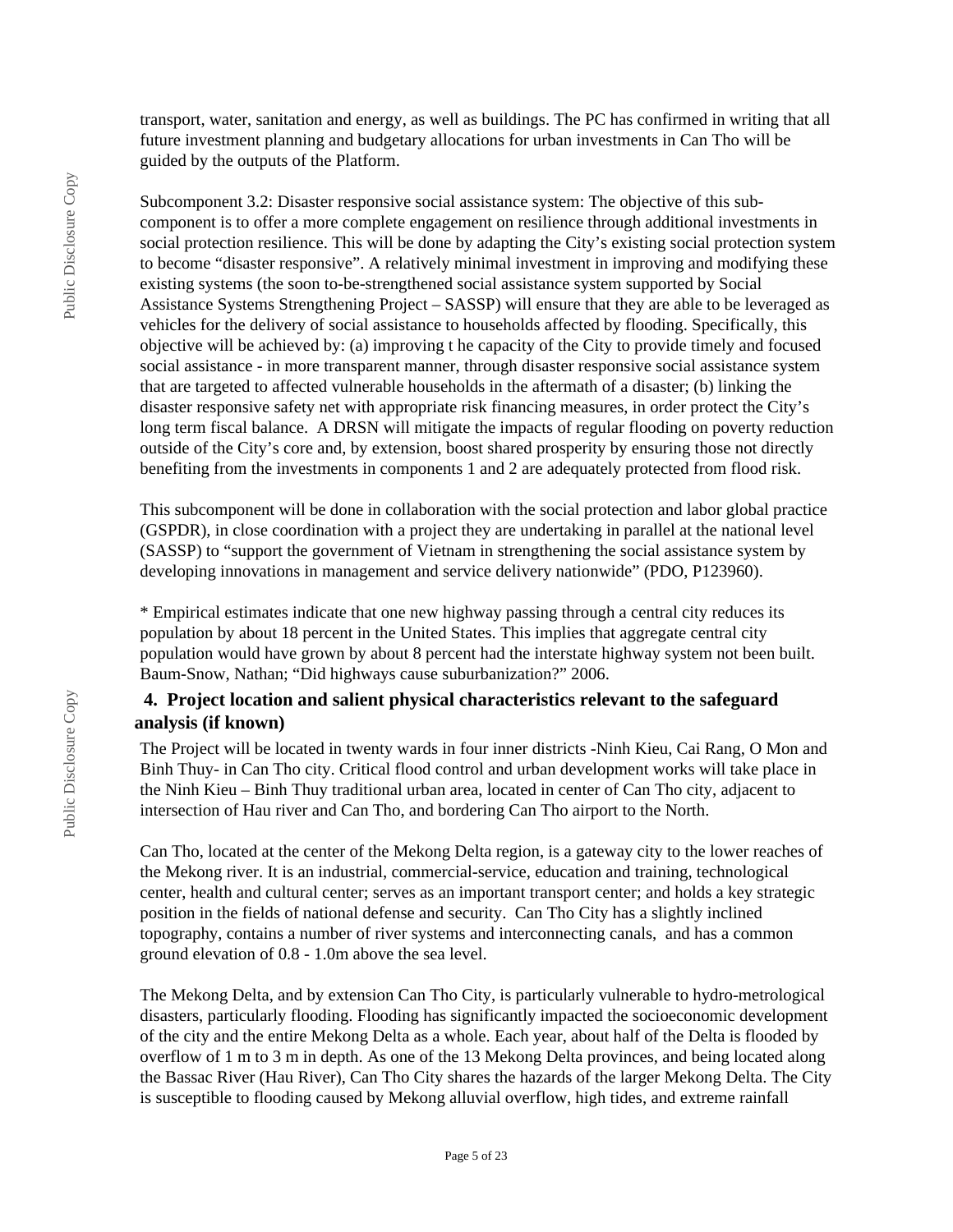events. Seasonal flooding typically impacts 30 percent of the city area, but has recently increased to 50 percent. Close to 95 percent of the total land area is less than 1 m above mean sea level, except for the built-up urban area located along the bank of the Hau River, which is about 2 m above mean sea level.

Can Tho, the economic center of the Mekong, suffers significant regularly occurring flood losses. Recent flooding in Can Tho has affected an average of 2,000 ha (about 69 percent of the total core urban area) and more than 200,000 people each year. In addition to the serious damages to assets, flooding also interrupts economic activities in these core urban areas. According to the City's analysis, urban flooding caused direct economic damages of more than US\$300 million in the last 5 years. A recent study by the International Institute for Environment and Development estimates total (direct and indirect) annual economic losses due to flooding at US\$642 per household, which represents 11 percent of each household's annual income. City-wide, this could represent some US \$130–190 million in damages and losses per year due to flooding. Yet the city does not have a strategy or specific instruments to manage these costs efficiently and to reduce the negative development impact from flooding.

In Can Tho the intrusion of agriculture and aquafarming has led to the depletion of biodiversity and the degradation of natural riverine habitats. The commercial breeding of catfish, basa fish (Pangasius bocourti) and hybrid catfish has contaminated the river system and is significantly brought negative impacts to natural resources. When the survey was conducted in Can Tho in August 2015, the dominant phytoplankton in the project area was cyanophyta 40-98.7%. This is highly toxic algae, suited to a high nutrient (in other words, heavily polluted) aquatic environment. Distribution of plankton is relatively high and ranged from 1,175-34,243 cells/ L. The highest density of cells in the Can Tho River and the lowest found in the Hau River. The unbalanced development of plankton flora has been detrimental to the number and variety of native freshwater fish in the Can Tho and Hau Rivers.

Given the heavy urbanization of the region, Can Tho's diversity of species has already been reduced in recent years. There are no known threatened flora or fauna in the project area. The forest resources of Can Tho city are extremely limited. According to the results of a land inventory in 2010, the city only has 227 hectares of plantations with the majority of these being an exotic species -- eucalyptus trees. Even this plantation area will be converted for other agricultural uses.

#### **5. Environmental and Social Safeguards Specialists**

Hoa Thi Mong Pham (GSURR) Noreen Beg (GENDR) Pierre Arnoux (GSU02) Thuy Cam Duong (GENDR)

| 6. Safeguard Policies                  | Triggered? | <b>Explanation (Optional)</b>                                                                                                                                                                                                                                                                                                                           |
|----------------------------------------|------------|---------------------------------------------------------------------------------------------------------------------------------------------------------------------------------------------------------------------------------------------------------------------------------------------------------------------------------------------------------|
| Environmental<br>Assessment OP/BP 4.01 | Yes        | OP 4.01 is triggered and the project is classified as a<br>category A due to the potentially significant and<br>potentially irreversible environmental and social impacts<br>associated project interventions under three components,<br>although the social impacts due to relocation of over one<br>thousand households has a greater impact than the |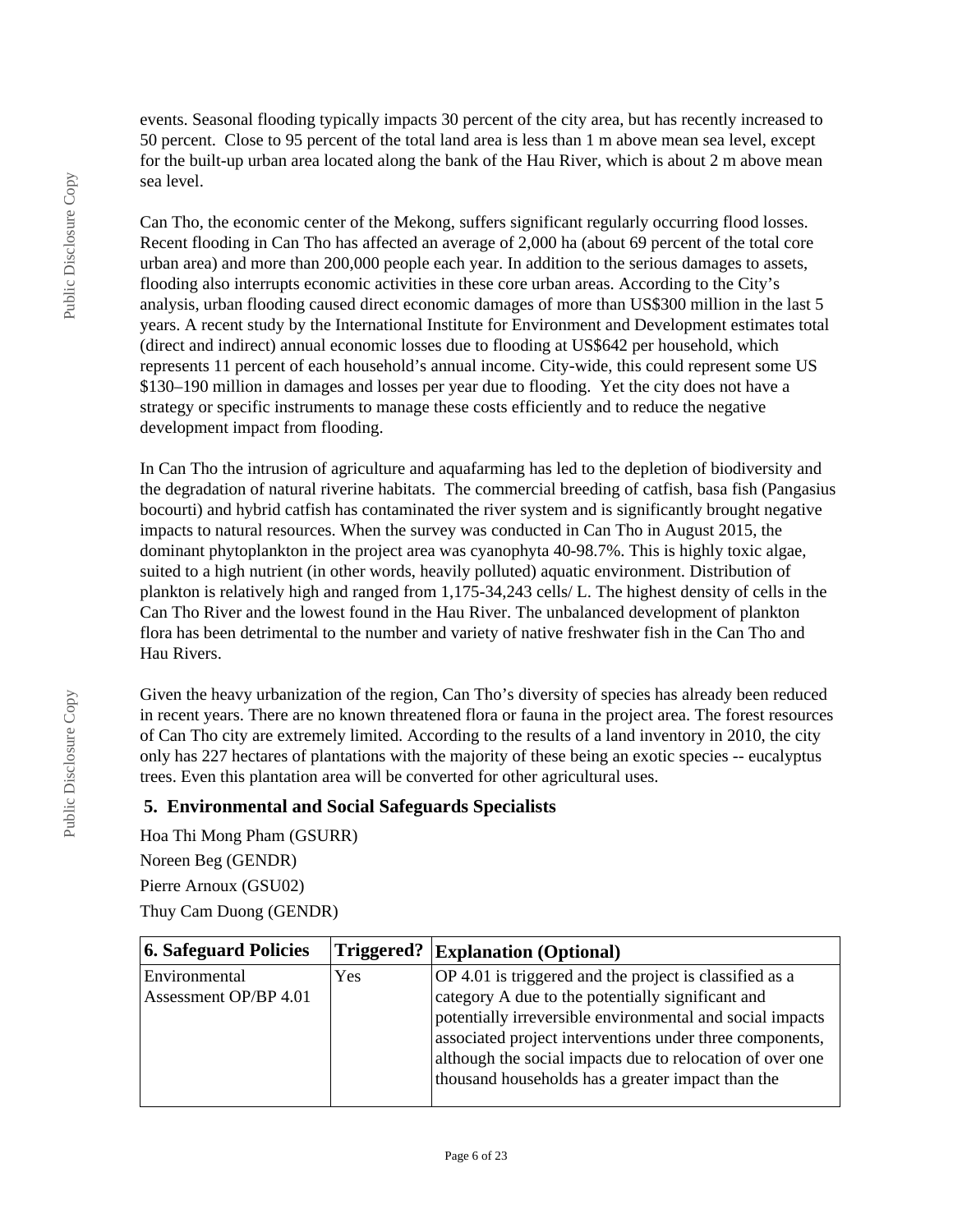|  | temporary environmental impacts caused by construction     |
|--|------------------------------------------------------------|
|  | activities, which effects will be mitigated by appropriate |
|  | mitigation measures. The significant environmental         |
|  | impacts are largely positive, as flood risk management     |
|  | investments and the rehabilitation and improvement of      |
|  | canal, drainage and sanitation infrastructure will greatly |
|  | reduce the pollution load on the Can Tho and Hau Rivers,   |
|  | with resultant significant benefits to community health    |
|  | and safety.                                                |
|  |                                                            |
|  | As the project is classified as a Category A, a full scale |
|  | Environmental and Social Impact Assessment (ESIA) has      |
|  | been prepared to ensure the project will be implemented    |
|  | in accordance with the requirements of the World Bank      |
|  | (WB) and applicable national legislation and regulations   |
|  | of Vietnam. The Environmental and Social Impact            |
|  | Assessment provides an overview of the environmental       |
|  | and social baseline conditions on the direct impacted      |
|  | areas, summarizes the potential impacts associated with    |
|  | the proposed project and includes an Environmental and     |
|  | Social Management Plan (ESMP) which sets out the           |
|  | management measures required to mitigate any potential     |
|  | impacts. The ESMP, contains both site-specific and         |
|  | generic measures, including the Environmental Codes of     |
|  | Practice to manage constructions related impacts. The      |
|  | ESMP also includes the monitoring plan, institutional      |
|  | arrangement and budget for safeguard implementation.       |
|  |                                                            |
|  | The project has numerous positive environmental and        |
|  | social impacts. It will, under all technical scenarios,    |
|  | reduce flooding in Can Tho's urban core, and will          |
|  | strengthen and improve the capacity of existing and        |
|  | drainage and sanitation systems. In addition, the          |
|  | investment will reduce drain overflows, thereby            |
|  | improving public health, reducing traffic congestion, and  |
|  | leading to an improved standard of living for urban        |
|  | residents. The enhanced aesthetics of the city and         |
|  | improved functionality of roads and pavements will be      |
|  | beneficial to the local tourism and business sectors.      |
|  | Wastewater treatment undertaken under the Project will     |
|  | lessen the pollutant load in the Cai Son and Can Tho       |
|  | Rivers. The Project will also improve the welfare of the   |
|  | Project Affected Persons living on the river, who will be  |
|  | relocated to new sites with improved amenities.            |
|  |                                                            |
|  | The main negative impacts during construction include      |
|  | noise, dust emission, impacts to water quality, traffic    |
|  |                                                            |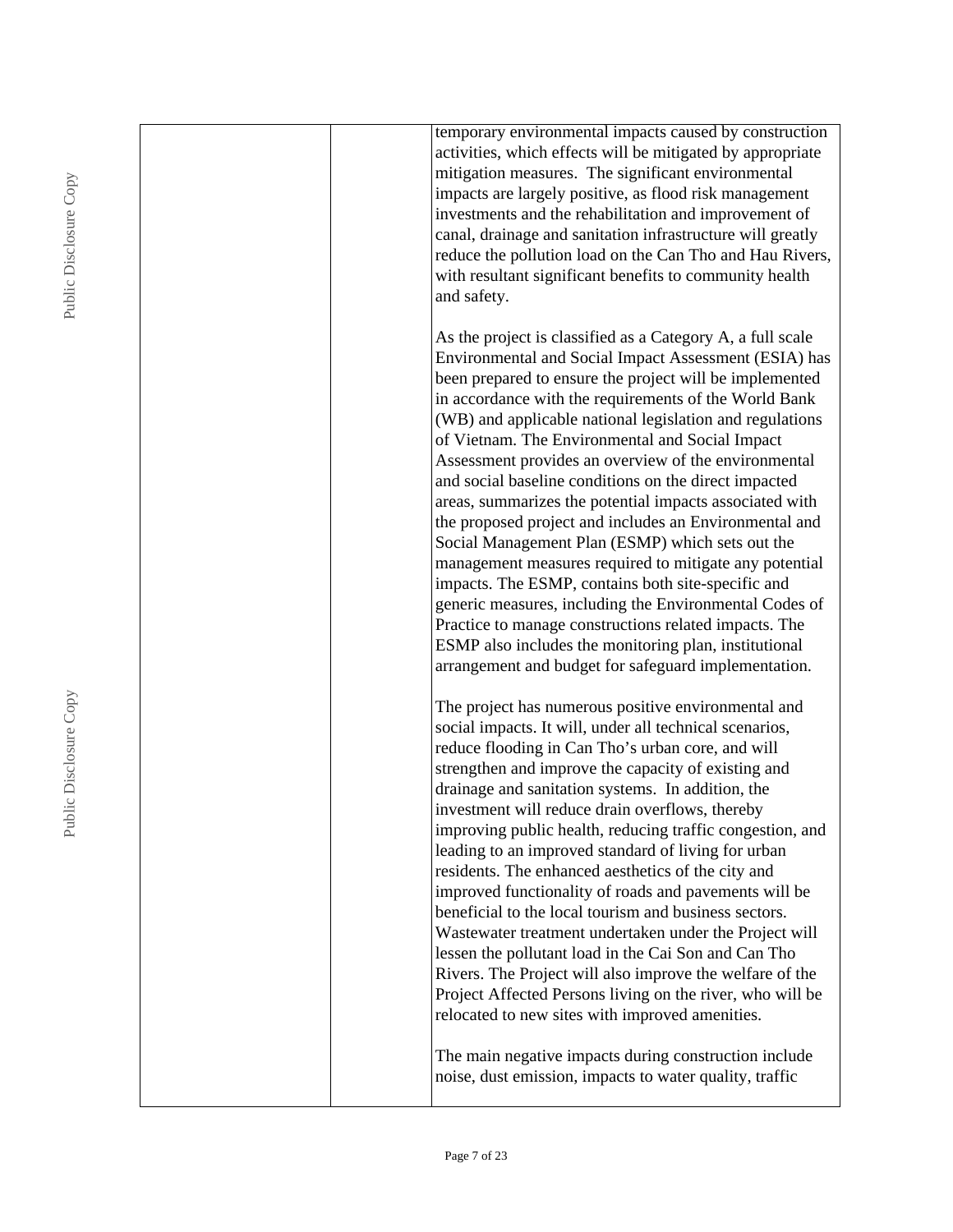|  | management, and generation of solid waste and disposal                                                 |
|--|--------------------------------------------------------------------------------------------------------|
|  | of about 322,000 m3 of organic contaminated sludge.                                                    |
|  | These impacts are temporary, varying from moderate to                                                  |
|  | significant in scale, and can be mitigated via good                                                    |
|  | construction and management practices. At the                                                          |
|  | operational stage, the environmental concerns are related                                              |
|  | to the operations and maintenance activities of the                                                    |
|  | invested works. In addition, according to the hydrological                                             |
|  | analysis, after project, the level of water in Can Tho river                                           |
|  | and surrounding area outside the protected urban core                                                  |
|  | area will be enhanced by only 3 mm compared to the                                                     |
|  | existing situation, and will therefore result in minimal                                               |
|  | environmental impact, and will not affect the ecological                                               |
|  | flow of the waterways.                                                                                 |
|  |                                                                                                        |
|  | The ESMP is to be utilized by the contractor to be<br>commissioned by the ODA Project Management Unit, |
|  | Can Tho City, and will form the basis of site-specific                                                 |
|  | management plans that will be prepared by the contractor                                               |
|  | and sub-contractors as part of their construction                                                      |
|  | methodology prior to works commencing. These ESMPs                                                     |
|  | will be approved and disclosed by the World Bank and                                                   |
|  | the relevant Vietnamese authorities prior to the start of                                              |
|  | civil works. The ESMP include requirements on adequate                                                 |
|  | allocation of budget for O&M of project investment to                                                  |
|  | ensure their sustainability.                                                                           |
|  |                                                                                                        |
|  | Social assessment as a part of the ESIA, has been focused                                              |
|  | on project impact other than involuntary resettlement,                                                 |
|  | especially on the poor and vulnerable people who likely                                                |
|  | suffer more from flooding and environmental pollution.                                                 |
|  | The proposed social measures have been incorporated in                                                 |
|  | the ESMP as mentioned above                                                                            |
|  |                                                                                                        |
|  | Given the existence of unexploded ordnances throughout                                                 |
|  | the Mekong Delta, a mine clearance program must be                                                     |
|  | undertaken prior to the start of civil works, and all                                                  |
|  | workers undertaking dredging must operate with                                                         |
|  | appropriate protective measures, including sandbagging                                                 |
|  | of cranes, etc.                                                                                        |
|  | Further, OP 4.01 applies also to component 3 investments                                               |
|  | linked to development of protocols for operating the city                                              |
|  | flood control and drainage systems in case of emergency;                                               |
|  | and technical studies on transport management for which                                                |
|  | the TOR will include requirements to follow applicable                                                 |
|  | safeguard provisions.                                                                                  |
|  |                                                                                                        |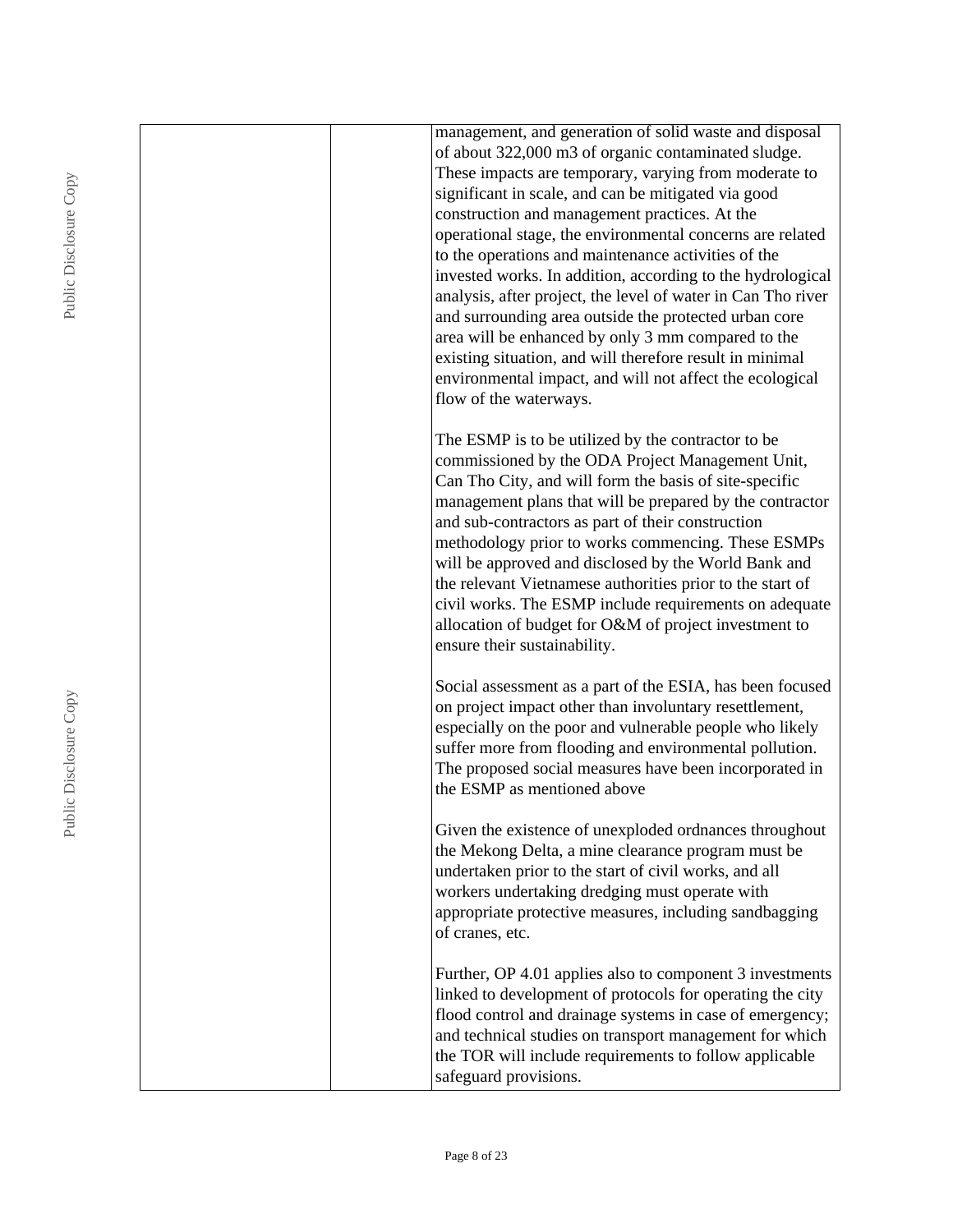| Natural Habitats OP/BP<br>Yes<br>4.04     |     | include strengthening and construction of river<br>embankments, construction of tidal sluice gates, canal<br>dredging and extension of the sewage system, bridge<br>construction. Although there will be changes in the<br>hydrology of the Can Tho and Cai Son rivers, due to<br>flood risk management measures, there will be no net<br>abstraction of water from the rivers, therefore maintaining<br>riverine ecological integrity. Aquatic flora and fauna will<br>not be affected except temporarily during construction,<br>and mitigation measures will be followed to minimize<br>these impacts. Given the heavy urbanization of the<br>region, Can Tho's diversity of species has already been<br>reduced in recent years. There are no known threatened<br>flora or fauna in the project area.<br>An innovative measure to be adopted by the Project is an<br>ecological bank protection and tree plantation scheme. In<br>addition to preserving existing indigenous trees and<br>vegetation along canals, the Project will use indigenous |  |  |  |
|-------------------------------------------|-----|--------------------------------------------------------------------------------------------------------------------------------------------------------------------------------------------------------------------------------------------------------------------------------------------------------------------------------------------------------------------------------------------------------------------------------------------------------------------------------------------------------------------------------------------------------------------------------------------------------------------------------------------------------------------------------------------------------------------------------------------------------------------------------------------------------------------------------------------------------------------------------------------------------------------------------------------------------------------------------------------------------------------------------------------------------|--|--|--|
|                                           |     | species (including mangrove apple and Nipa plans) as a<br>"green" soft embankment protection. In addition to<br>adding to Can Tho's canopy cover, these plants have<br>excellent erosion protection properties.                                                                                                                                                                                                                                                                                                                                                                                                                                                                                                                                                                                                                                                                                                                                                                                                                                        |  |  |  |
| Forests OP/BP 4.36                        | No  | The project is implemented in the urban core and will not<br>impact forested areas or plantations.                                                                                                                                                                                                                                                                                                                                                                                                                                                                                                                                                                                                                                                                                                                                                                                                                                                                                                                                                     |  |  |  |
| Pest Management OP 4.09 No                |     | The project activities are not expected to use pesticides,<br>nor lead to increased usage of pesticides. Manual clearing<br>measures will be employed for civil works.                                                                                                                                                                                                                                                                                                                                                                                                                                                                                                                                                                                                                                                                                                                                                                                                                                                                                 |  |  |  |
| Physical Cultural<br>Resources OP/BP 4.11 | Yes | Preliminary site screening has not identified any PCRs in<br>the project location that could be potentially affected by<br>the project. The project does not have any direct impact<br>on historical and cultural monuments, and religious<br>facilities. However, in the construction phase,<br>construction material transportation and construction<br>activities may temporarily affect access to pagodas and<br>churches. The closest affected religious institutions are<br>the Cathedral; the Ong church; and the Giác Thiền<br>pagoda. The mitigating measures have been included in<br>the ESMP and will be conducted by respective<br>construction contractors.<br>The policy is also triggered as the project includes<br>dredging and excavation activities under Components 1<br>and 2, which may result in chance finds. The Contractor<br>will be responsible for familiarizing themselves with                                                                                                                                         |  |  |  |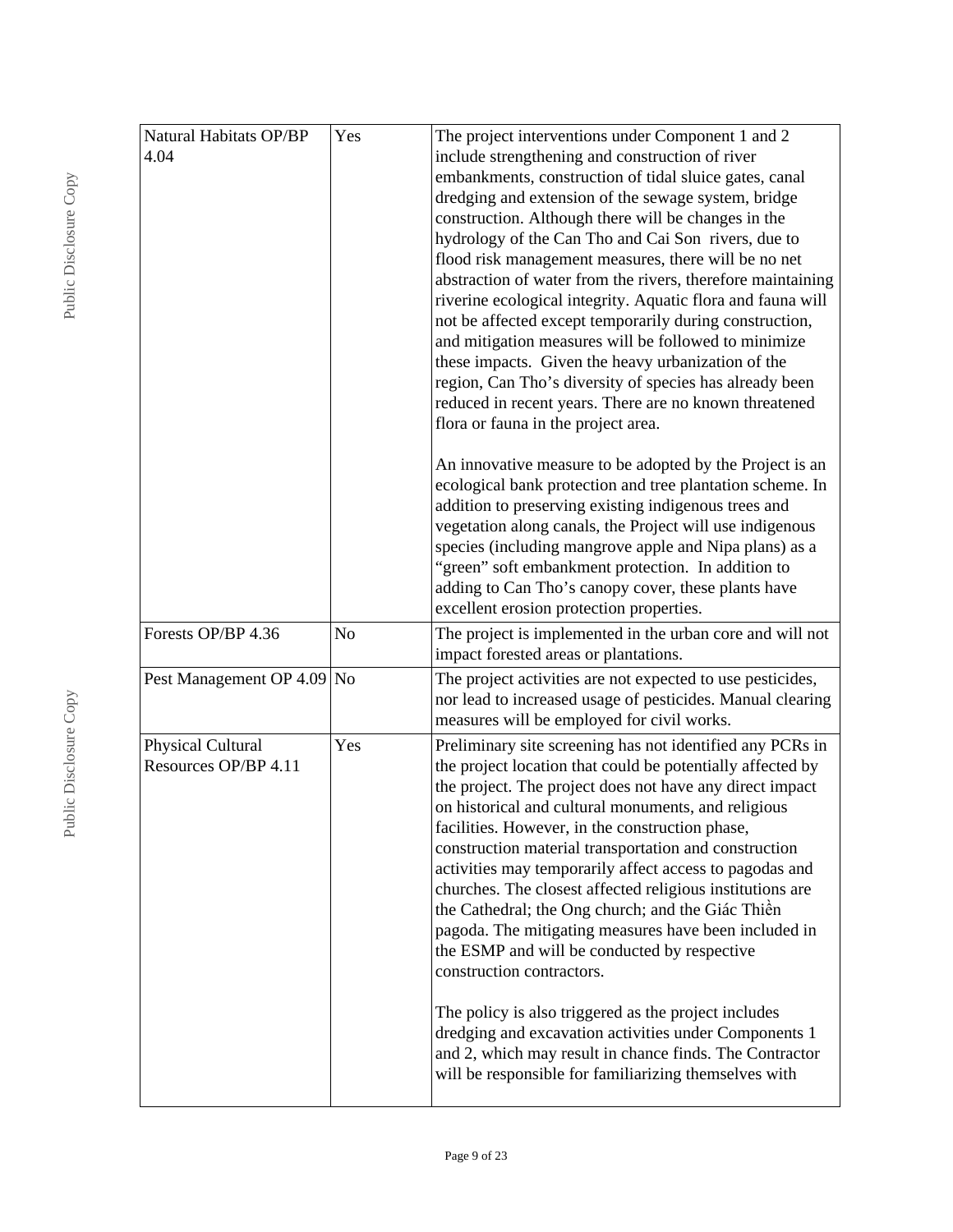|                                               |                | "Chance Finds Procedures", in case culturally valuable<br>materials are uncovered during excavation, including:<br>Stop work immediately following the discovery<br>of any materials with possible archeological, historical,<br>paleontological, or other cultural value, announce findings<br>to project manager and notify relevant authorities;<br>Protect artifacts as well as possible using plastic<br>covers, and implement measures to stabilize the area, if<br>necessary, to properly protect artifacts<br>Prevent and penalize any unauthorized access to<br>the artifacts<br>Restart construction works only upon the<br>authorization of the relevant authorities                                                                                                                                                                                                                                                                                                                                                                                                                                                                                                                                                                                                                                           |
|-----------------------------------------------|----------------|---------------------------------------------------------------------------------------------------------------------------------------------------------------------------------------------------------------------------------------------------------------------------------------------------------------------------------------------------------------------------------------------------------------------------------------------------------------------------------------------------------------------------------------------------------------------------------------------------------------------------------------------------------------------------------------------------------------------------------------------------------------------------------------------------------------------------------------------------------------------------------------------------------------------------------------------------------------------------------------------------------------------------------------------------------------------------------------------------------------------------------------------------------------------------------------------------------------------------------------------------------------------------------------------------------------------------|
|                                               |                | All contracts will include a Chance Finds<br>Procedure clause                                                                                                                                                                                                                                                                                                                                                                                                                                                                                                                                                                                                                                                                                                                                                                                                                                                                                                                                                                                                                                                                                                                                                                                                                                                             |
| Indigenous Peoples OP/<br><b>BP</b> 4.10      | N <sub>o</sub> | The surveys prepared for the RP and for the SA<br>conducted by the third party indicated that there are 11<br>HH belonging to an ethnic minority affected by the<br>Project. However these HH are urbanized and integrated<br>into the urban mainstream way of life. This has<br>considerably reduced their relative vulnerability and<br>cultural distinctiveness relative to the dominant Kinh<br>community. The 11 HH are spread in the City and do not<br>comprise and EM community, so OP4.10 is not triggered<br>for this project.                                                                                                                                                                                                                                                                                                                                                                                                                                                                                                                                                                                                                                                                                                                                                                                  |
| <b>Involuntary Resettlement</b><br>OP/BP 4.12 | Yes            | According to the inventory of loss conducted for the<br>preparation of the Resettlement Plan (RP) for component<br>1 and 2, land acquisition of about 135.4 ha would affect<br>4,539 households (about 17,700 persons), of which 1,814<br>would need to be relocated; a Resettlement Site will be<br>built under the Project in An Binh ward for these<br>relocated households; 37 companies (mainly construction<br>materials companies located along the Can Tho River)<br>will also be affected as well as 1 market in Tan An ward.<br>826 HH would lose more than 20% of their agricultural<br>land and 709 would have business affected of which 573<br>will have to relocate. Therefore, OP/BP 4.12 is triggered<br>for this project and a full RP was prepared.<br>A large number of vulnerable HH (444) have also been<br>identified as well as a large number of relocated HH (219)<br>encroaching on the canals/River banks with no rights or<br>claims on land. Specific measures to ensure support and<br>secure tenure for these HH have been identified in the RP.<br>As part of the RP, an Income Restoration Program (IRP)<br>was prepared for HH severely affected (losing more than<br>20% of their productive land or more than 10% for the<br>vulnerable) and for relocated business. The IOL and SES |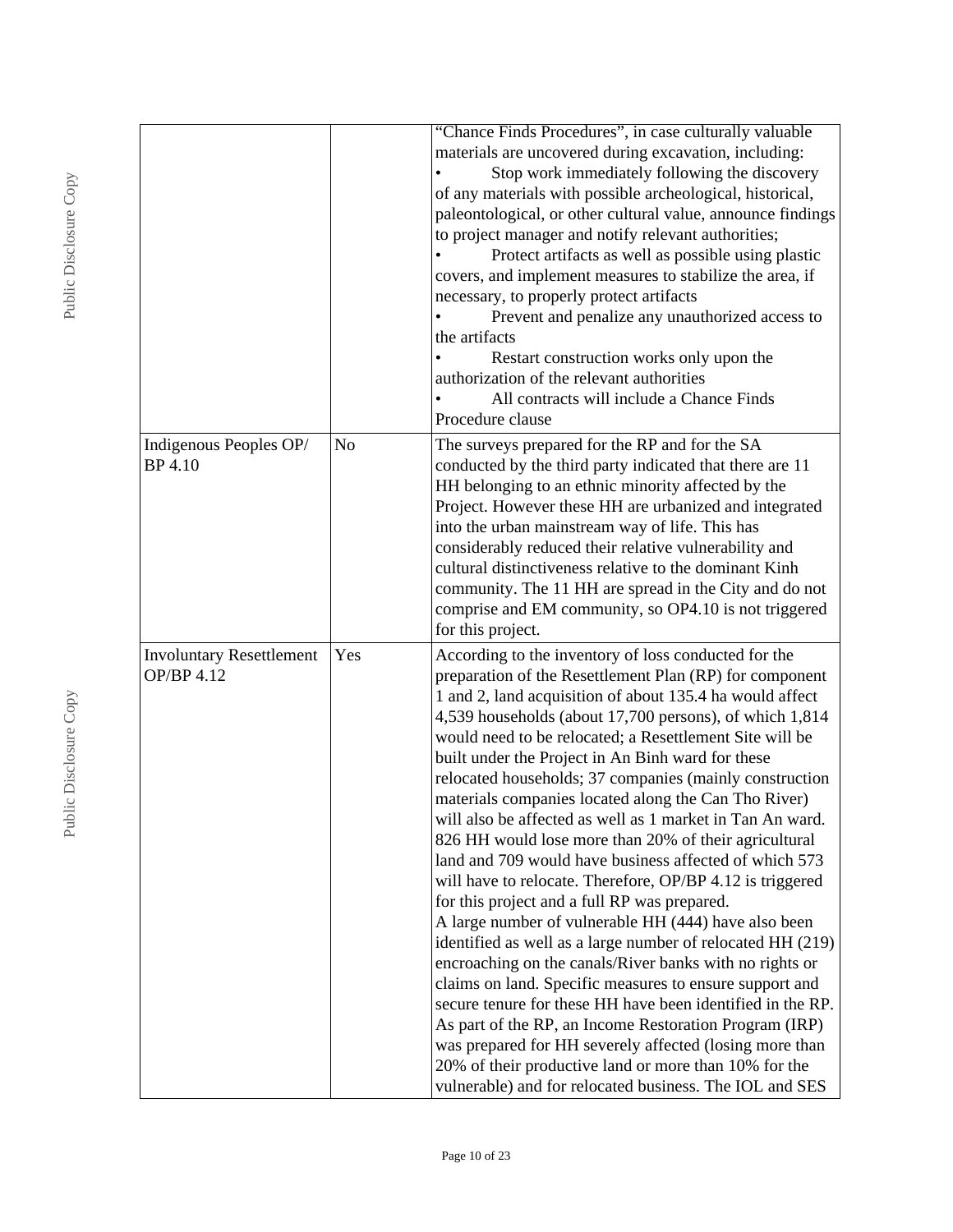|                                                   |                | have identified 1,402 households eligible to the IRP.                                                                                                                                                                                                                                                                                                                                                                                                                                                                                                                                                                                                                                                                                                                                                                                                                                                                                                                                                                                                                                                                                                                                                                                                                                                                                                                                                                                                                                                                                                                                                                                                                                                                                                                                                                                                                                                                                                                                                                                                                                                                             |
|---------------------------------------------------|----------------|-----------------------------------------------------------------------------------------------------------------------------------------------------------------------------------------------------------------------------------------------------------------------------------------------------------------------------------------------------------------------------------------------------------------------------------------------------------------------------------------------------------------------------------------------------------------------------------------------------------------------------------------------------------------------------------------------------------------------------------------------------------------------------------------------------------------------------------------------------------------------------------------------------------------------------------------------------------------------------------------------------------------------------------------------------------------------------------------------------------------------------------------------------------------------------------------------------------------------------------------------------------------------------------------------------------------------------------------------------------------------------------------------------------------------------------------------------------------------------------------------------------------------------------------------------------------------------------------------------------------------------------------------------------------------------------------------------------------------------------------------------------------------------------------------------------------------------------------------------------------------------------------------------------------------------------------------------------------------------------------------------------------------------------------------------------------------------------------------------------------------------------|
| Safety of Dams OP/BP<br>4.37                      | N <sub>o</sub> | The project will not finance the construction/rehabilitation<br>of any dams nor will the project rely on any existing<br>dams. The project will only involve the construction of<br>new embankments and rehabilitation of existing<br>embankment. As a result, the policy is not triggered.                                                                                                                                                                                                                                                                                                                                                                                                                                                                                                                                                                                                                                                                                                                                                                                                                                                                                                                                                                                                                                                                                                                                                                                                                                                                                                                                                                                                                                                                                                                                                                                                                                                                                                                                                                                                                                       |
| Projects on International<br>Waterways OP/BP 7.50 | Yes            | The project triggers OP 7.50 as the interventions in<br>Component 1 are located in a tributary of the Mekong<br>River, the Can Tho River, and a river further inland – the<br>Cai Son River.                                                                                                                                                                                                                                                                                                                                                                                                                                                                                                                                                                                                                                                                                                                                                                                                                                                                                                                                                                                                                                                                                                                                                                                                                                                                                                                                                                                                                                                                                                                                                                                                                                                                                                                                                                                                                                                                                                                                      |
|                                                   |                | However, the proposed investments are river bank<br>embankment works on existing schemes to protect the<br>core urban area from fluvial and tidal flooding, and<br>prevent river bank erosion. A combined system of roads,<br>embankments, and tidal gates along the Can Tho and Cai<br>Son rivers and tidal gates will protect the core urban area<br>from river and tidal flooding. According to the hydraulic<br>analysis, the water level in the Can Tho river will be very<br>minimally affected (less than 1mm of increase), and there<br>will be no more than 5mm increase in water level in the<br>surrounding areas. The project will upgrade, improve, or<br>rehabilitate existing urban schemes for storm-water<br>drainage, wastewater sewerage, and canal embankments.<br>Given the general scope of work, the task team is of the<br>view that (i.) the project will not adversely affect the<br>quality and quantity of water flows to the other riparians<br>and (ii.) it will not be adversely affected by other<br>riparians' possible water use. According to the hydraulic<br>analysis, the water level in the Can Tho river will be very<br>minimally affected (less than 1mm of increase), and there<br>will be no more than 5mm increase in water level in the<br>surrounding areas. It is the Task Team's determination<br>that the exception to the riparian notification under<br>paragraph 7(a) applies to the project. In addition,<br>considering that (i) the interventions in Component 1 are<br>located in a tributary of the Hau (Mekong) River - the Can<br>Tho River, which runs exclusively in Vietnam- and a river<br>further inland which also runs exclusively in Vietnam-<br>the Cai Son River, and do not harm to the natural<br>discharge flow of neither Hau nor its tributaries of Can<br>Tho and Cai Son rivers; and (ii) the project does not cause<br>appreciable harm to other states, it is the Task Team's<br>determination that the exception to the riparian<br>notification under paragraph $7(c)$ also applies to the<br>project. Based on the foregoing, the Task Team has |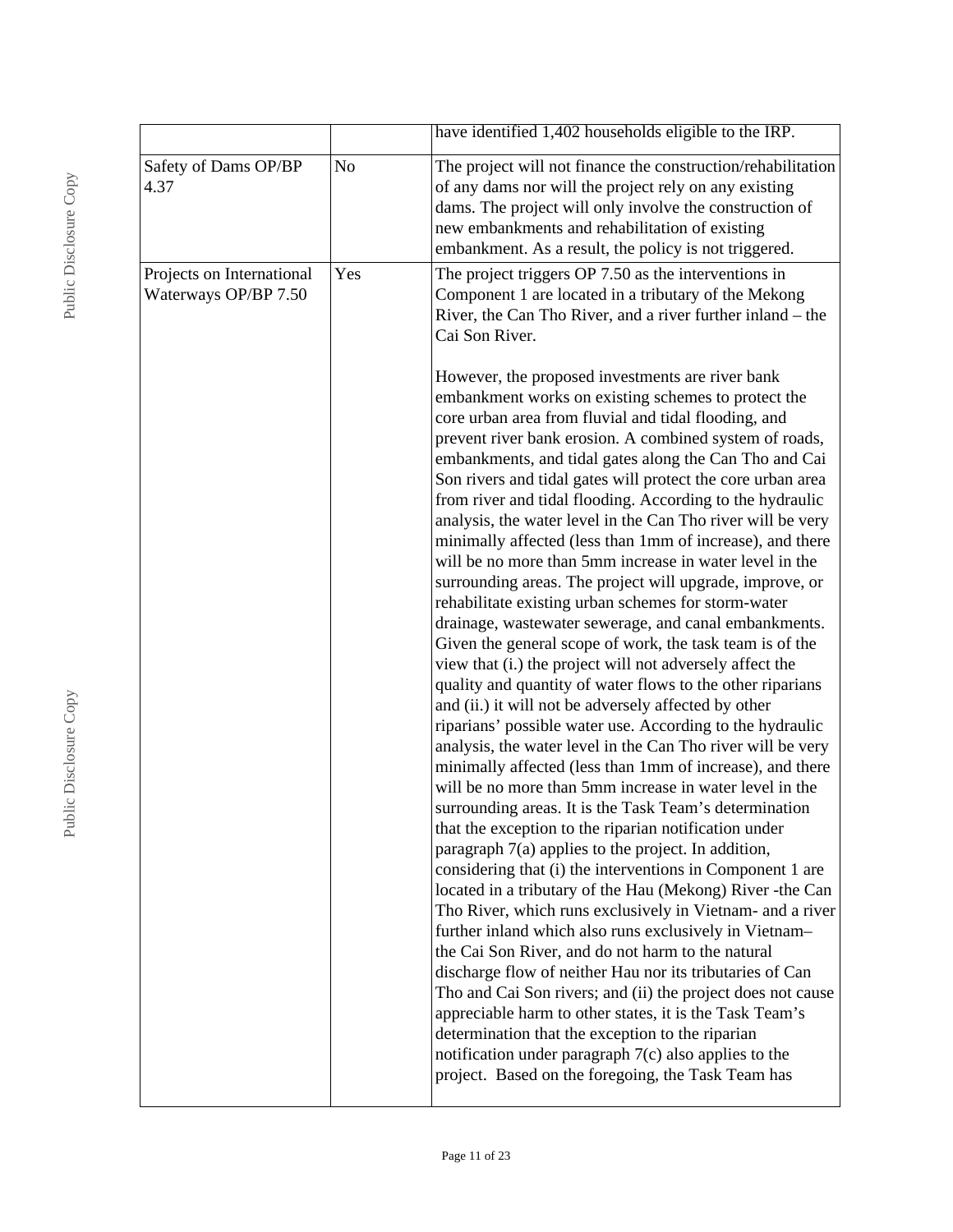|                                          |                | sought RVP approval for exception to the riparian<br>notification requirements under paragraphs $7(a)$ and $7(c)$<br>of OP $7.50$ . |
|------------------------------------------|----------------|-------------------------------------------------------------------------------------------------------------------------------------|
| Projects in Disputed<br>Areas OP/BP 7.60 | N <sub>0</sub> | The project is not located in a disputed area.                                                                                      |

#### **II. Key Safeguard Policy Issues and Their Management**

### *A. Summary of Key Safeguard Issues*

#### **1. Describe any safeguard issues and impacts associated with the proposed project. Identify and describe any potential large scale, significant and/or irreversible impacts:**

The Project's environmental and social impacts are largely positive, with the exception of air and water pollution during construction, which will be minimized by mitigation measures outlined in the ESMP and ECOPs. The Project will, under all technical scenarios, reduce flooding in Can Tho's urban core, and will strengthen and improve the capacity of existing and drainage and sanitation systems. In addition, the investment will reduce drain overflows, thereby improving public health, reducing traffic congestion, and leading to an improved standard of living for urban residents. The enhanced aesthetics of the city and improved functionality of roads and pavements will be beneficial to the local tourism and business sectors.

Wastewater treatment undertaken under the Project will lessen the pollutant load in the Hau and Can Tho Rivers. The Project will also improve the welfare of the Project Affected Persons living on the river, who will be relocated to new sites with improved amenities.

In Can Tho the intrusion of agriculture and aquafarming has led to the depletion of biodiversity and the degradation of natural riverine habitats. The commercial breeding of catfish, basa fish (Pangasius bocourti) and hybrid catfish has contaminated the river system and is significantly brought negative impacts to natural resources. When the survey was conducted in Can Tho in August 2015, the dominant phytoplankton in the project area was cyanophyta 40-98.7%. This is highly toxic algae, suited to a high nutrient (in other words, heavily polluted) aquatic environment. Distribution of plankton is relatively high and ranged from 1,175-34,243 cells/ L. The highest density of cells in the Can Tho River and the lowest found in the Hau River. The unbalanced development of plankton flora has been detrimental to the number and variety of native freshwater fish in the Can Tho and Hau Rivers.

The project interventions under Component 1 and 2, which include canal dredging and extension of the sewage system, will in the first instance, remove existing high levels of plankton, and in the second instance, will reduce the pollutant load into the Can Tho and Hau Rivers to a certain extent.

Although there will be changes in the hydrology of the Can Tho and Cai Son rivers, due to flood risk management measures, there will be no net abstraction of water from the rivers, therefore effecting negligible change in the ecological flow, and maintaining riverine ecological integrity at the current state.

Given the heavy urbanization of the region, Can Tho's diversity of species has already been reduced in recent years. There are no known threatened flora or fauna in the project area. The forest resources of Can Tho city are extremely limited. According to the results of a land inventory in 2010, the city only has 227 hectares of plantations with the majority of these being an exotic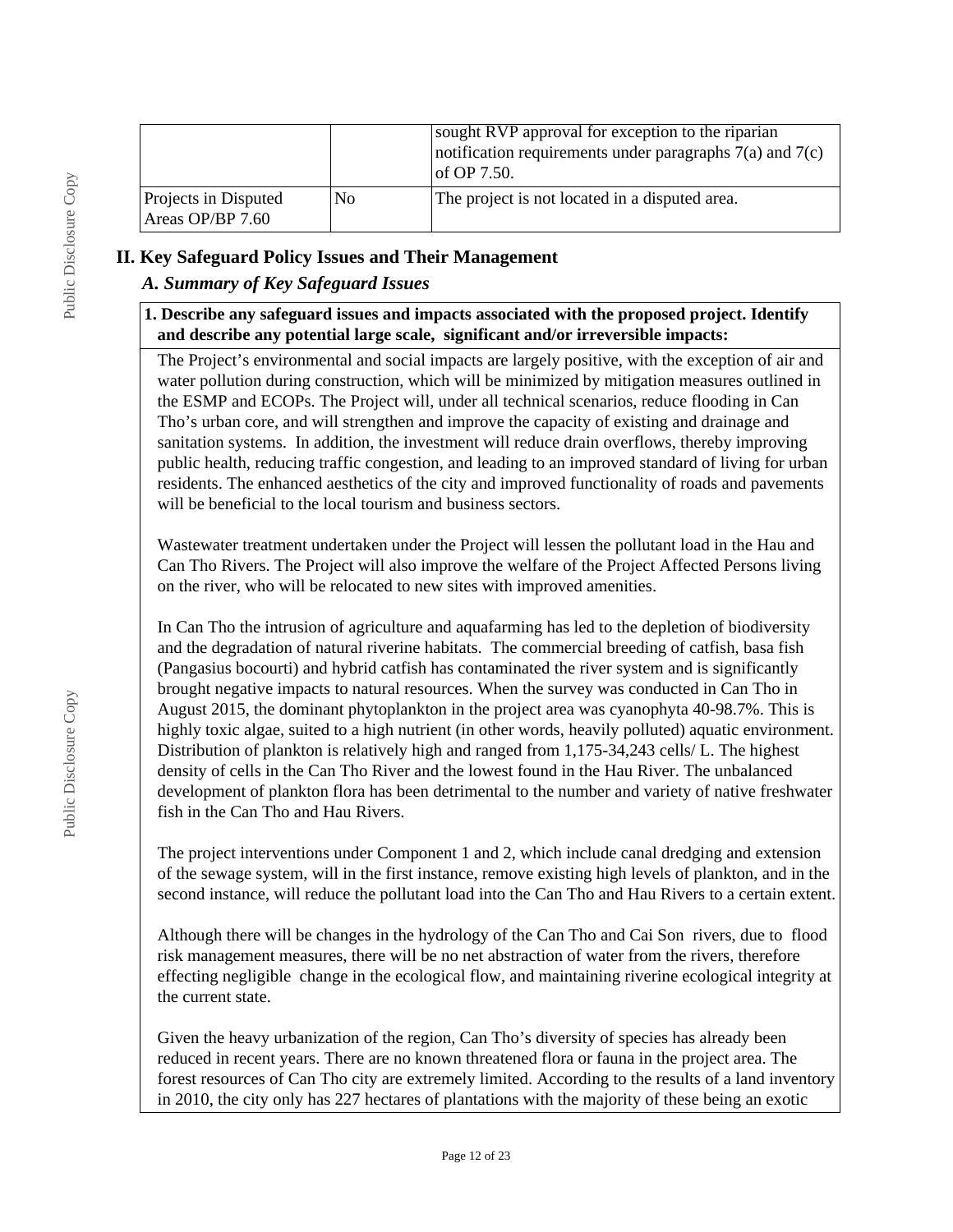species -- eucalyptus trees. Even this plantation area will be converted for other agricultural uses.

An innovative measure to be adopted by the Project is an ecological bank protection and tree plantation scheme. In addition to preserving existing indigenous trees and vegetation along canals, the Project will use indigenous species (including mangrove apple and Nipa plans) as a "green" soft embankment protection. In addition to adding to Can Tho's canopy cover, these plants have excellent erosion protection properties.

In terms of temporary construction activities, canal dredging and embankment protection will lead to increased turbidity during works.. It will be necessary to ensure that wastewater from construction activities and worker camps not be released into natural waterways and canals. Nevertheless, it should be noted, that at present, most of the canals already receive domestic wastewater from surrounding residential areas, thereby limiting the incremental impact from construction works.

Land acquisition of about 135.4 ha would cause severe impact on the affected people. Specifically, land acquisition would affect 4,539 households (about 17,700 persons), of which 1,814 would need to be relocated; 826 would lose more than 20% of their agricultural land and 709 would have business affected.

The 13 canals expected to be dredged at Ninh Kieu district and Can Tho river embankment are places where poor people live in temporary houses with poor sanitation conditions. Source of income of these HH are informal business (motorcycle taxi, selling lottery tickets, food stall etc.). A large number (219) of these HH has no rights or claims on land. Based on the resettlement policy for the project, they will be entitled to assistance and to a minimum plot of land in the resettlement site. They could also take arrangement to pay the plot of land on a long period (5 years). This will guarantee security of tenure for these HH.

Loss of livelihoods will also be a major impact of the project. A total of 826 HH will lose more than 20% of their productive land, (10% for vulnerable HH) and 709 households with have their business affected (580 registered and 129 non-registered) and 573 will have to relocate. 35 companies (mainly construction material companies) will also be affected.

Loss of livelihoods for HH losing productive land and HH losing small business will be addressed through the preparation and implementation of an Income Restoration Program (IRP) as part of the RP.

Tan An market along the Can Tho River, will also be affected by the Project by the construction of Can Tho embankment. The Project will rebuild a new market on the same site. Shopkeepers will be allocated a temporary plot during the construction period.

The surveys prepared for the SA indicated that there are 11 HH belonging to an ethnic minority affected by the Project. However these HH are urbanized and integrated into the urban mainstream way of life. This has considerably reduced their relative vulnerability and cultural distinctiveness relative to the dominant Kinh community. The 11 HH are spread in the City and do not comprise an EM community. Therefore OP/BP 4.10 on Indigenous Peoples will not be triggered.

Disposal of excavated sediment: Due to the rapid urbanization process of Can Tho city, (the change of land use purpose from agricultural to a built environment) a huge demand for land fill material has been created. . According to the EA, the estimated amount of excavated soil in the project (lake construction, road behind the embankment, pipeline construction) is approximately 592, 000 m3. These are non-contaminated soil and will be used for levelling at needed places or to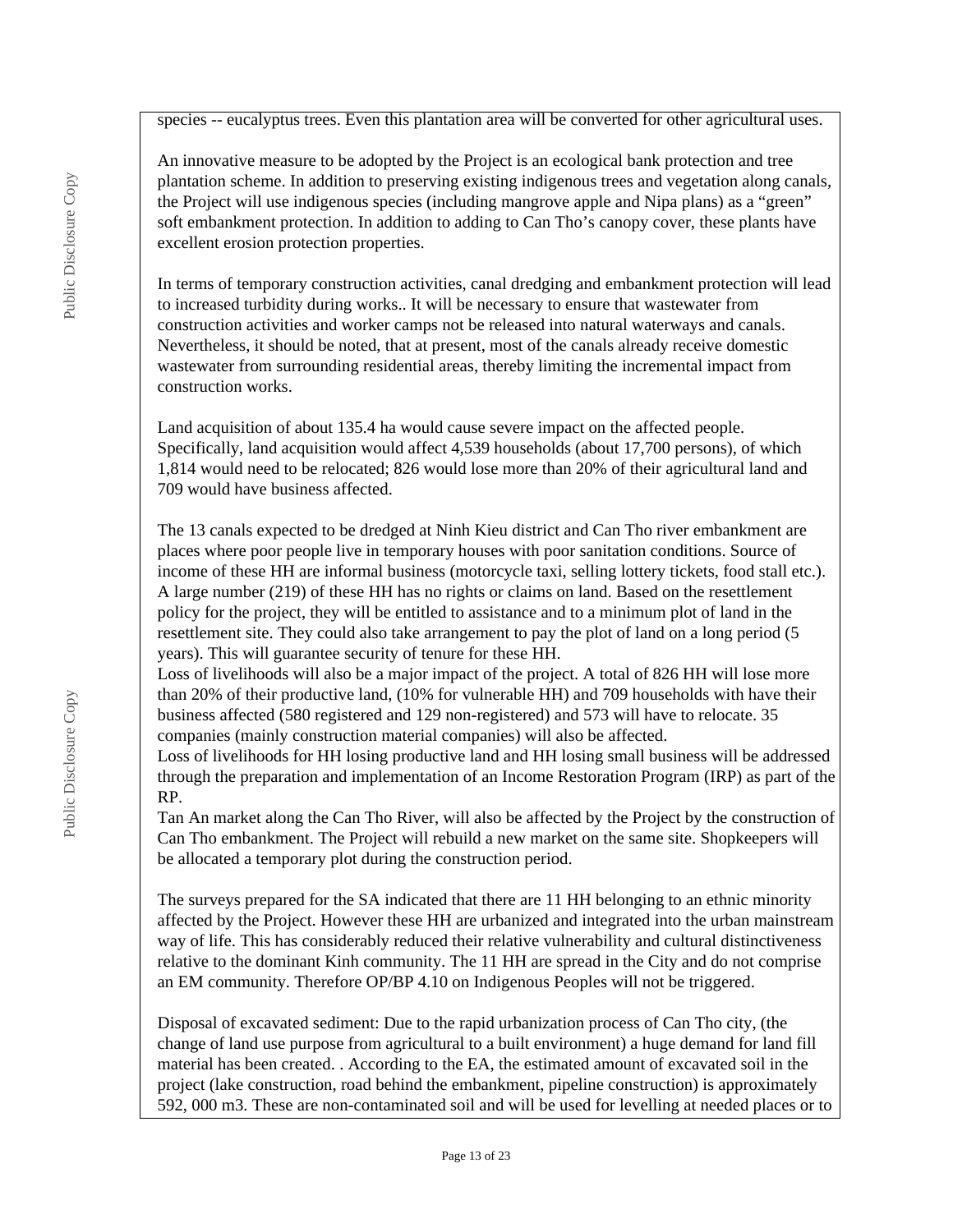be levelling at Cai Sau disposal site. The domestic waste during construction period of total 20 tons (about 80kg/d) will be treated at the O Mon waste treatment area. The dredged sewage sludge from canal dredging (about 322,000 m3), which is organic contaminated will be disposed at Cai Sau sewage sludge disposal site. In addition, during the implementation period, based on the detailed design, a detailed Dredged Material Management Plan; which include all aspect of dredged management process i.e. sludge quality testing, dredging and transportation plan, disposal methods and sites; will be prepared and carried out by contractors, supervised closely by construction supervision consultant to ensure that the sludge will be safely disposed of.

#### **2. Describe any potential indirect and/or long term impacts due to anticipated future activities in the project area:**

Induced impacts. The project developments will lead to increased urbanization and densification in the city core as the flood risk decreases. This will result due to two key reasons. First, additional investment will be made in the urban core due to the reduction in negative impacts associated with flooding, such as direct physical damage to buildings and associated infrastructure, and business interruption. This additional investment expected to result in greater economic activity and growth, which will therefore draw an increased number of the surrounding population into the urban core. Second, the negative impacts of climate change, such as increased flooding and salinization will impede or reverse agricultural growth, at an increasing rate. Rural households, particularly farmers, from across the Mekong Delta are expected to move to the urban core of Can Tho's they are increasingly unable to maintain their existing livelihoods.

By protecting the urban core of the city from flooding and through increasing transport connectivity, the project is likely to lead to densification of the city. From a resilience perspective, densification allows the city to concentrate its resources on protecting a smaller area against flooding, which has numerous other co-benefits. First, compact cities facilitate more efficient and sustainable modes of transport. The population densities are high enough to support public transport and people can live near to their work place and leisure facilities so that people can walk and cycle easily. Second, the approach will reduce sprawl while land in the countryside is preserved and land in towns can be recycled for development. Third, in social terms, compactness and mixed uses are associated with diversity, social cohesion, and good accessibility. Fourth, compact cities are argued to be economically viable because infrastructure, such as roads and street lighting, can be provided cost-effectively per capita. Also, population densities are sufficient to support local services and businesses.

This greater urbanization and densification, of the project area will therefore have significant positive impacts. However, it will also put a greater strain on basic services. Over time, the City will need to increase investment in wastewater treatment, water supply, electricity supply, traffic management, schools, and health facilities in order to manage the potential negative impacts of increased urbanization and densification. In the coming years, the City will need to follow a disciplined capital investment plan based on realistic forecasts of increased urbanization, and enhance maintenance of existing and planned infrastructure services, in order to limit pressure on services that play a key role in limiting flow of emissions into groundwater and surface water, as well as into the urban airshed, such as wastewater treatment and solid waste management. Deviation from such an investment program would lead to increased pollution and decreased human welfare. City planning should also focus on promotion of Bus Rapid Transit (BRT) schemes, and increased and more efficient public transport, to reduce traffic congestion and minimize air emissions, particularly the carbon monoxide, hydrocarbons, and particulate matter emanating from two stroke engines. Electricity demand will grow as the city grows in size and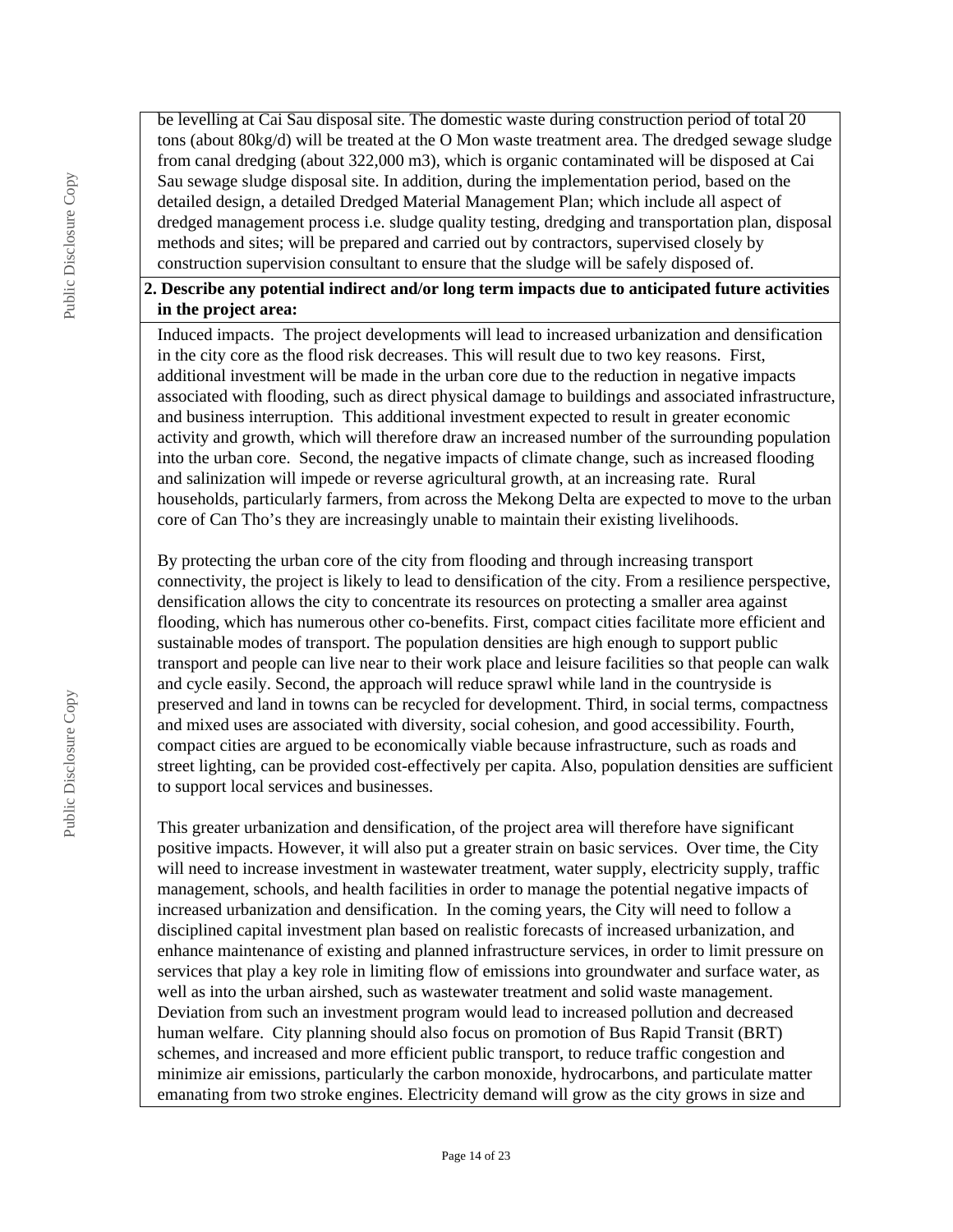affluence, and the use of energy efficient lighting for public streetlights and for commercial, industrial, and residential use should be encouraged. It is critical that zoning laws be strictly monitored and enforced to ensure that there is no repeat encroachment along the river banks.

Cumulative impacts. Over the past years, Can Tho city, with the support of the Vietnamese Government, donors and international funding institutions, has been implementing various development programs and projects for the Mekong River Delta region in general and Can Tho city in particular. Key infrastructure projects are as follows:

Can Tho drainage and wastewater treatment project (financed by KfW)

- Cai Sau sludge landfill project financed by (Cai Rang district)

Mekong Delta Transport Infrastructure Development Project (financed by the WB)

Mekong Delta Water Resources Management for Rural Development project (financed by the WB)

Vietnam Urban Upgrading project (VUUP) from 2002-2014, (WB funded project).

Mekong Delta Urban Upgrading project (MDR-UUP) from 2012 - 2017 (VUUP2) (financed by the WB)

Mekong Delta Urban Upgrading project (MDR-UUP) from 2012 - 2017 (VUUP2) In assessing cumulative impacts, in addition to assessing the positive and negative impacts of urban infrastructure projects, the impacts of industrial facilities on the city's en vironment must also be evaluated.

 Can Tho City has 5/8 industrial parks which contain 211 existing and proposed investment projects in force, of which 188 projects are operating, 15 projects are being built, and 5 projects have not been implemented. Under Decision No. 22/2012/QĐ-UBND dated 08/24/2012 of Can Tho City People's Committee, the industrial park management units are responsible for organizing plan preparation, construction investment, managing and operating the drainage systems in industrial parks under their management.

According to the current regulations, all wastewater from industrial parks must be collected and treated to meet discharge requirements before discharging into the receiving water. In order to solve environmental problems in industrial parks, the city has implemented the construction of a centralized wastewater treatment plant in Tra Noc Industrial Park, Hung Phu Industrial Park and Thot Not, of which, the centralized wastewater treatment plant in Thot Not Industrial Park Phase 1 was inaugurated in August 2013 and officially came into operation from February 2014. The phase 1 wastewater treatment plant in Thot Not Industrial Park has the capacity of 2,500m3/day, with total fund of 52.7 billion dong, mainly serving seafood companies operating in the industrial park.

The centralized wastewater treatment plant in Tra Noc Industrial Park was started on April 18, 2013, with capacity of 12,000m3/day and a total investment of 213 billion dong. The plant in Phase 1 has the capacity of 6,000m3/day. By the first quarter of 2014, construction of central treatment tank, settling tank and disinfection tank was completed. Administration house construction progress gained 85%, sludge treatment house 60%. In the second quarter, the construction unit is urgently finishing construction of pipelines to collect wastewater in Tra Noc 2 Industrial Park in order to take wastewater from the processing plants to the concentrated wastewater treatment plant.

When the two wastewater treatment plants in Thot Not and Tra Noc Industrial Parks come into full operation, they will help the city solve part of the environmental pollution problems in industrial parks. Construction of wastewater treatment plants in Industrial Parks is mandatory, because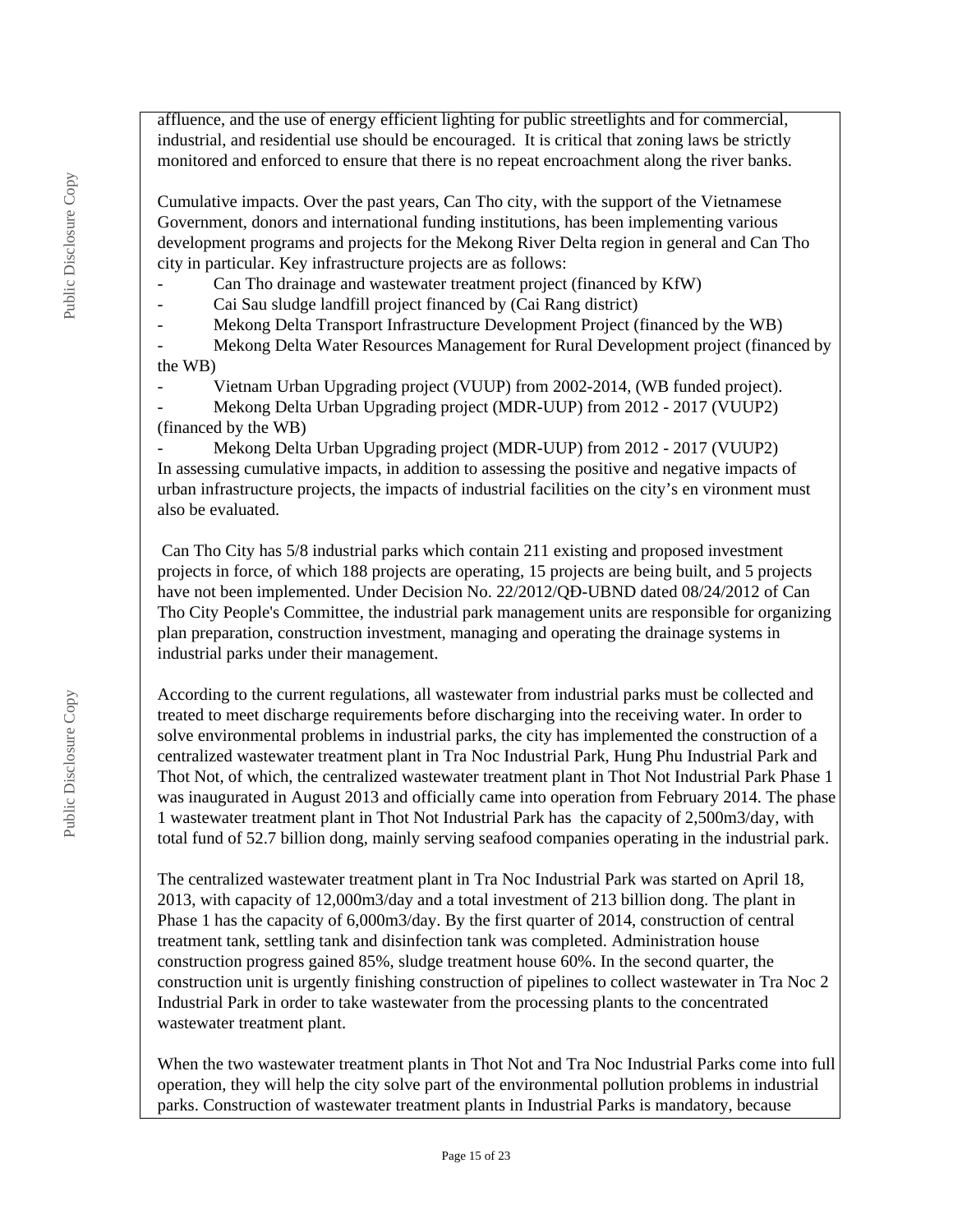industrial parks not having a concentrated wastewater treatment plant will be closed, under a directive from the Prime Minister.

Given this context, cumulative impacts in the ESIA report focused on impact, in oder of magnitude, on the most relevant Valuable Ecological Components (VECs) that may be affected by the CTUDR project. These VECS have been selected and assessed against other related and ancillary projects (both industrial and in urban infrastructure) that may have a cumulative impact on the Hau and Can Tho rivers:

- a. Water quality
- b. Aquatic Bio-diversity
- c. The quality of life of local communities
- d. Downstream water use

In summary, most potential urban infrastructure projects are likely to have largely positive impacts, through improving water treatment, solid waste management, and drainage along major roads, reducing water and air pollution, and improving the urban environment as well as performing vital flood control functions. While the industrial parks do impose significant impacts on groundwater and surface water quality, these can be mitigated to some extent by the proper operation and regular maintenance of the treatment plants under construction. The CTUDR itself has largely positive impacts, as there is no net abstraction from the river, therefore preserving riverine ecological integrity. The wastewater treatment measures lessen the pollutant load in the waterways.

#### **3. Describe any project alternatives (if relevant) considered to help avoid or minimize adverse impacts.**

In the absence of the Project, flooding and tidal surges would continue unabated. There would be deterioration of environmental sanitation conditions -air pollution, solid waste, accretion of sludge, and other negative environmental impacts -- that would have detrimental effects on the welfare of the citizens of Can Tho. During the modeling exercise, proposed design alternatives were analyzed based on technical, economic, social and environmental considerations.

 "Without project": In the absence of the Project, flooding and tidal surges will continue unabated. There will be deterioration of environmental sanitation conditions: air pollution, solid waste, accretion of sludge, and other negative environmental impacts, that would have detrimental effects on the welfare of the citizens of Can Tho.

"With project"

Analysis of the 5 proposed flood control options was undertaken. : Multi Criteria Analysis (MCA) considered technical, economic, environmental, social, and resettlement aspects and costeffectiveness analysis at a preliminary level to select a feasible option.

Alternatives for Flood Control System

Under component 1, the alternatives for flood control system have also been analyzed:

Alternatives for selecting engineering and technology options for Can Tho embankment; and Alternatives for selecting engineering and technology options for construction road and park behind embankment: Option 1 was selected for economic and technical reasons, and to enhance urban aesthetics as it will be constructed in line with the prior embankment system and can increase elevation, reducing flood risk in the future. The road will connect with other areas of the City.

Alternatives for selecting engineering and technology options for Dau Sau and Cai Khe tide sluice gate: The most environmentally friendly and aesthetically pleasing option was selected. Alternatives for selecting engineering and technology options for five ship locks: Option 1 has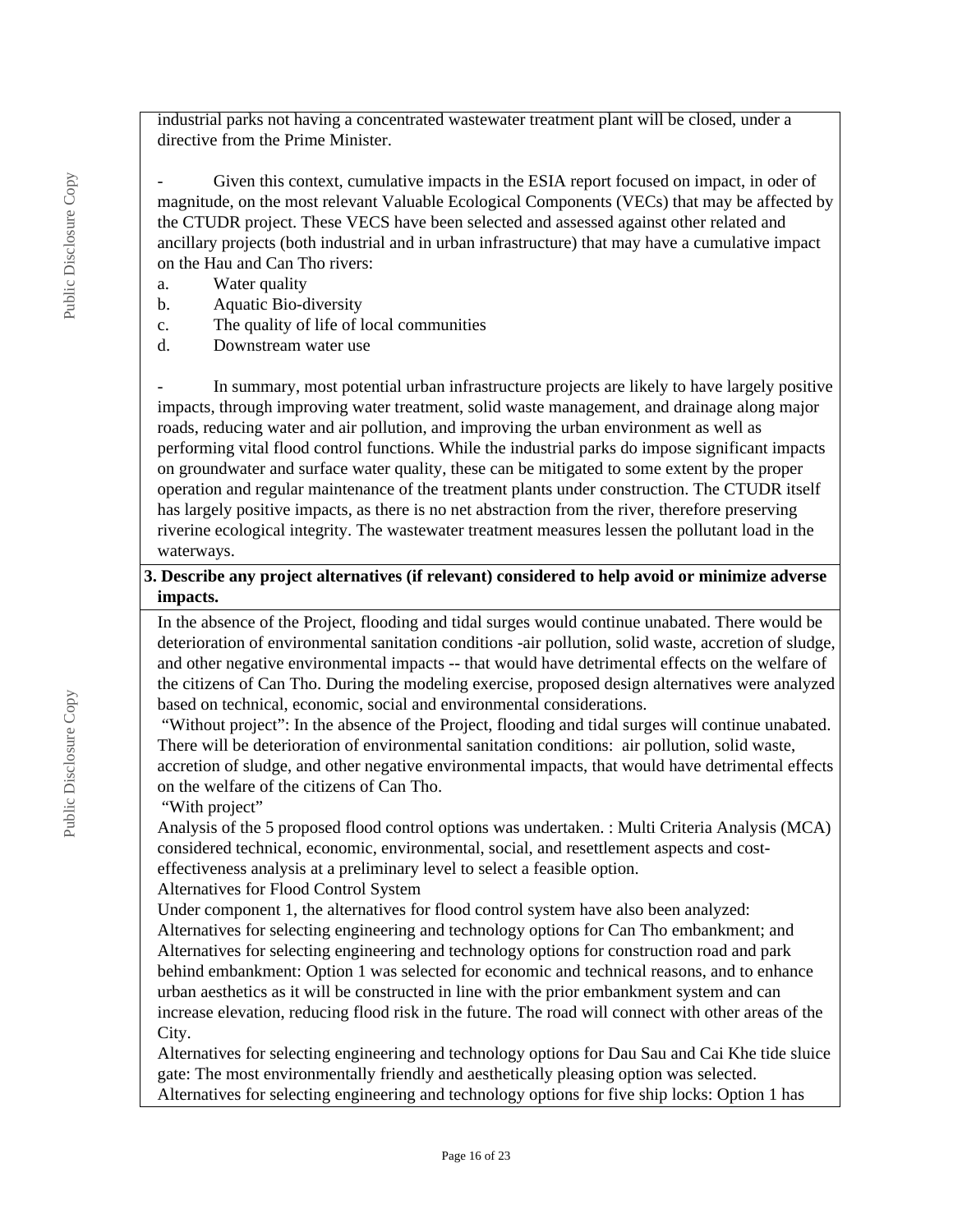been selected due to as it was judged to have the greatest impact on water pollution and odour control.

Alternatives for Environmental Sanitation

Four alternatives have been taken into consideration namely: (1) Alternative 1: Continue to build separated drainage system to drain 100% of storm water; (2) Alternative 2: Construction of separately drainage system. Rehabilitation of the existing drainage system to ensure the capacity of 30% storm water and newly construction of storm water drainage system, ensure to drain 70% remaining storm water; (3) Alternative 3: basically, Alternative 3 is similar to Alternative 2, drainage direction and receiving sources for the catchments; (4) Alternative 4: Storm water is collected maximally to Xang Thoi Lake, only small volume near Cai Khe Canal ( Route of Mau Than, Tran Hung Dao, Xo Viet Nghe Tinh, Nguyen Trai) drain to Cai Khe Canal. Alternative No 4 has been selected due to lowest possibility of flood risk and the creation of an improved environment and landscaping around the drainage system Alternatives Of Investment Scale For Urban Corridor Development

Alternative for Quang Trung Bridge: To ensure the connection between the old bridge and the new bridge, creating a focal point for the southern gate of the city of Can Tho. Alternative 2 was selected due to its having the shortest construction period, therefore negative impacts are reduced. Alternative for the connecting road to the August Revolution road to provincial road 918: Two options have been analyzed. Option 2 has been selected due lower costs and reduced need for resettlement.

#### **4. Describe measures taken by the borrower to address safeguard policy issues. Provide an assessment of borrower capacity to plan and implement the measures described.**

The PMU will be responsible for the overall implementation of the resettlement plan (RP) and environmental and social management plans (ESMP); coordination among agencies (City peoples Committee and local government agencies); and the preparation of progress reports and projectrelated information, with the involvement and consultation of project affected people. Most of the PMU officials are familiar with the Bank's safeguards policies and requirements as they have been working for two Bank-funded Urban Upgrading projects, though they have committed to hire more experienced staff for project preparation and implementation, including dedicated environmental and social specialists as needed.

The PMU has been provided with training on the Bank's social and environmental safeguard policies and practices. Moreover, additional training will be undertaken. The scope of the technical assistance would cover support from experts and training that would cover both the knowledge on safeguards requirements and procedures for the project as well as training that covers both specific knowledge on safeguard procedures and requirement for the project staff, consultants, and national contractor would be important. This would include, for example, assistance in the preparation of documents and implementation of training program on environmental management and environmental monitoring for contractors, CSC and relevant staffs of PMU (environmental staffs and coordinators of packages) to do their tasks. It would also include assisting the PMU's environmental staffs with the review of contract documents on the bidding packages for construction items of the project to ensure compliance with environmental protection policies and impact mitigation and monitoring requirements as well as provide general environmental guidance as requested by the PMU to enhance overall project implementation and performance.

Given the nature, locations, and scale of construction, it is anticipated that the safeguard technical assistance support and training will be provided at least during the first 3 years of the project implementation. The WB safeguard specialists will participate in the capacity building in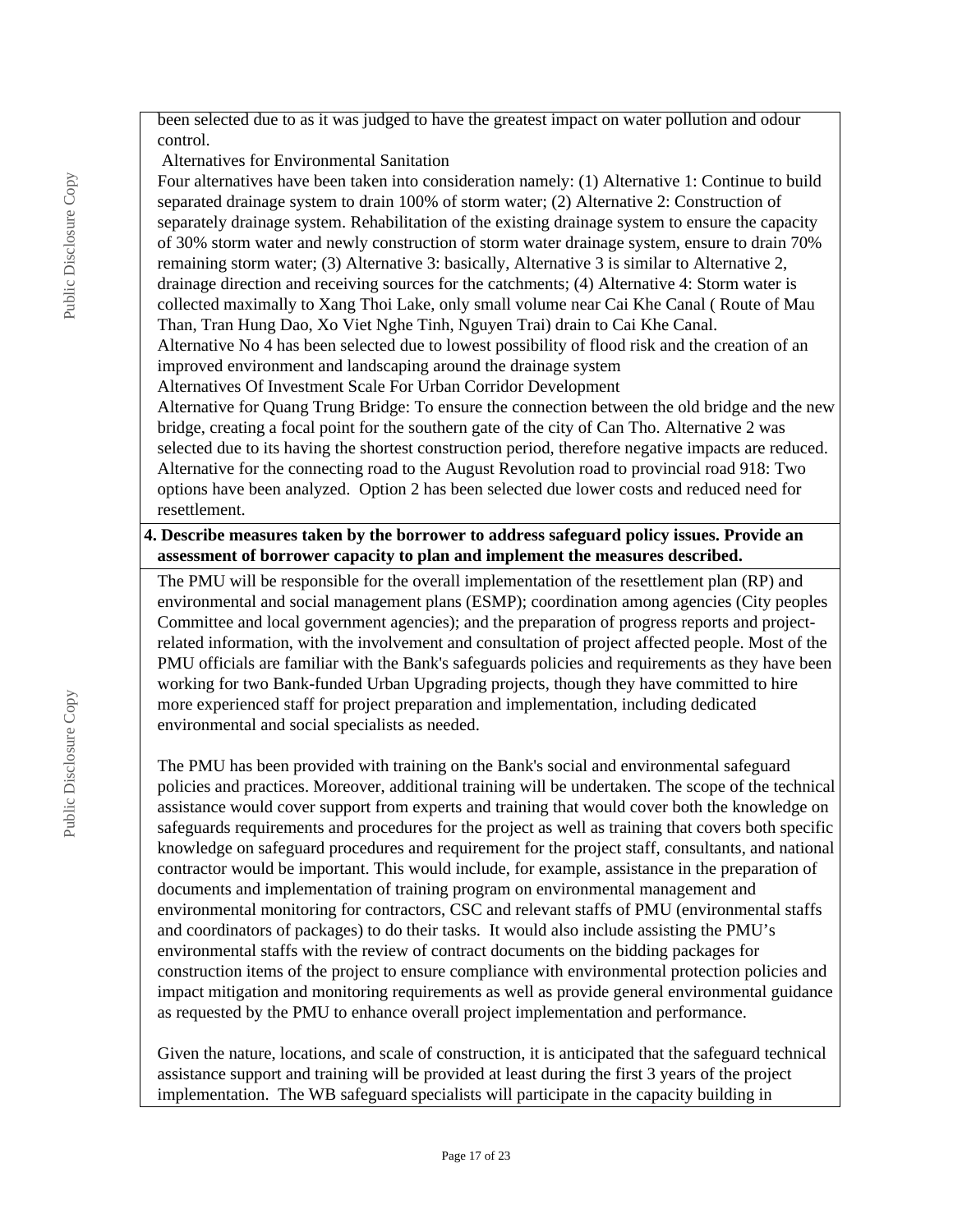particular in the training activities as appropriate.

Can Tho City's experience in earlier Bank-financed urban projects (VUUP1 and VUUP2) has demonstrated ability to implement environmental and social mitigation measures and resettlement plans as required by the Bank.

Mitigation measures will include :

Construction phase:

(i) Noise and Vibration: Setting up appropriate operational schedule of noise generate equipment; Use modern and new construction machineries and equipment which generate lower noise level and carry out equipment maintenance as regulated by the Government; Usage of machines generate noise level over >55 dBA at night (from 22:00 to 6:00) is strictly prohibited at the location nearby residential area; Heavy truck transportation, loading/unloading shall not allow to operate at night (from 22:00 to 6:00);

(ii) Air pollution: Spraying water to maintain certain moisture levels, and to prevent or minimize dust dispersion. The watering activities are proposed at least one a day during rainy season and twice a day during dry season. Storing the excavated soil storage areas must be placed in the designed areas far from any residential area, keeping a distant to the surrounding sensitive receptors and not allow to stay on site over 24 hours;

(iii) Domestic waste: Domestic waste generated on the site shall be managed as the following steps: i) provide dustbins at work site; ii) waste category for reuse; iii) domestic waste and garbage from worker camps need to be collected by hygienic manner through service provision of local companies.

(iv) Construction-generated solid waste: Wherever possible, materials used or generated by construction shall be recycled such as excavated soil for regulatory lake, embankment, pipeline installation could be reused for levelling purpose on the sites, Construction wastes will be disposed at area where are approved Can Tho' PC on the disposal construction waster; Dredged sludge will be transported to Cai Sau sludge landfill. According to PPMU, The location to construct Cai Sau landfill has enough land for disposal of dredging sludge and material of CTUDR project.

Operation phase:

To reduce risks of flooding, odor, salinization and disruption to the activity of inland waterway:

• Ensure implementation of an adequate operation and management plan budget allocated

• Ensure that traffic safety provisions, including signs, lights, and pavement markings, that were installed during construction are permanently and effectively maintained, and renewed as necessary

• Ensure the city's operations and maintenance plan, and related budget, includes the work and resources required to maintain the road in its as-completed condition

• Ensure, with the assistance of the traffic control authority, that overloaded vehicles do not use the road.

An innovative measure to be adopted by the Project is an ecological bank protection and tree plantation scheme. In addition to preserving existing indigenous trees and vegetation along canals, the Project will use indigenous species (including mangrove apple and Nipa plans) as a "green" soft embankment protection. In addition to adding to Can Tho's canopy cover, these plants have excellent erosion protection properties.

#### OP/BP 4.12 Involuntary Resettlement

During the project preparation, technical options were carefully analyzed in all components to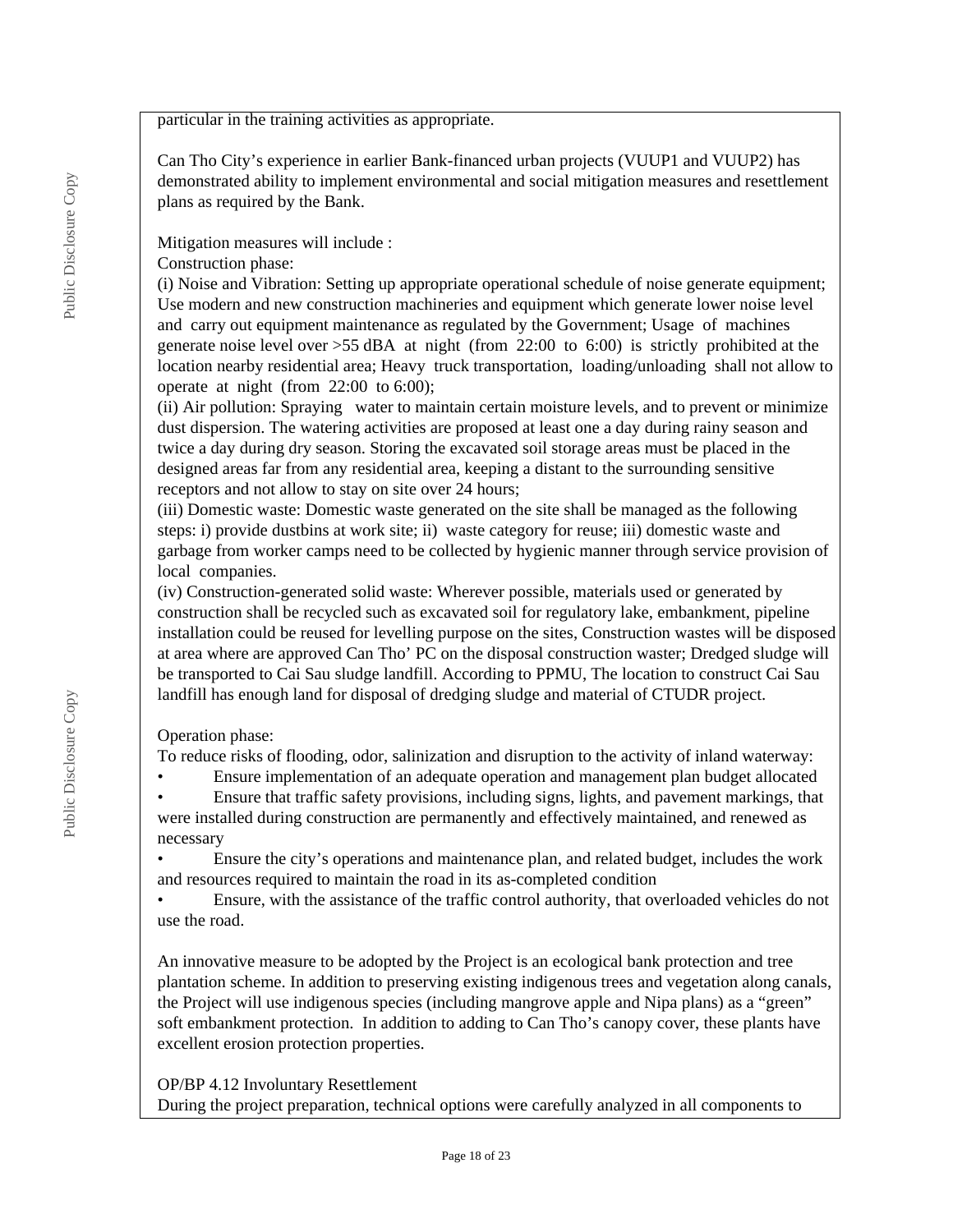minimize the scope of land acquisition and its consequent impacts. As agreed at the PCN stage, A Resettlement Policy Framework has been prepared to comply with the Bank OP4.12 to serve as a legal basis for compensation and resettlement activities of the project (as required by the Land Law). Changes in design may also occur during detailed design and construction. The RPF will guide the preparation of resettlement documents in case of change of design. .As all the project activities will be known during project preparation, a Resettlement Plan (RP) has been developed before the project appraisal to be in line with the prepared RPF. The RP will have to be updated if there will be substantial changes in the project design and/or in the scope of the project impact during project implementation. If there are substantial changes, the RP will need to be submitted and cleared by the Bank.

There is an on-going compensation and resettlement activities for the Government funded C an Tho river embankment project (started in 2008) in Ninh Kieu district, the civil work of which will be included in the proposed CTUDR. For the time being, 432 out of 580 affected households (about 75%) have received the compensation payment during 2011-2015 with the total amount of VND 101 bill.. All 175 relocated households have been allocated a land plot in two city's resettlement sites. A due diligence review of compensation and resettlement activities for these HHs has been conducted to identify the gaps between the applied and the proposed project policies to determine additional measures to fill in the gaps. The review with proposed additional compensation and resettlement measures for these affected households is attached as a part of the RP (Annex 12) to be monitored both internally and externally during the project implementation.

The city has agreed to use the proposed RPF and RP for CTUDR in conducting land acquisition in advance for the project resettlement site to meet relocation needs of the affected people in a timely manner. A due diligence review will be conducted for compensation and resettlement activities once the CTUDR RPF/RP will have been approved to ensure the project policies are properly applied for the resettlement site land acquisition activities.

The screening of linked activities showed that there are three linked projects, two of which were reviewed (in 2011-2012) during preparation of the Bank-funded Mekong Delta Region Urban Upgrading project (MDR-UUP) and the due diligence review results had showed that there were no outstanding issues and no further actions were required. The third one is MDR-UUP itself, all land acquisition activities of which have followed the agreed RPF and RP of the project, so no further action will be needed.

Independent asset valuation. The PMU will engage professional asset valuators during RP implementation to conduct an asset market price survey to be the basis for compensation rates at full replacement value.

A resettlement site of about 54.5 ha in Ninh Kieu district will be developed to accommodate the needs of relocated households, most of which currently live in Ninh Kieu district. In addition, more options of uti lizing the available residential land plots in the city will be provided to the affected people.

Independent resettlement monitoring. The PMU will contract an experienced independent resettlement monitoring agency (IMA) for external monitoring of RP implementation. The IMA will submit bi-annual reports to the PMU and to the Bank. The IMA will also conduct an evaluation of resettlement implementation 6-12 months after the completion of all resettlement activities. Additional assistance will be provided to those who would not be able to restore the lost assets and livelihood.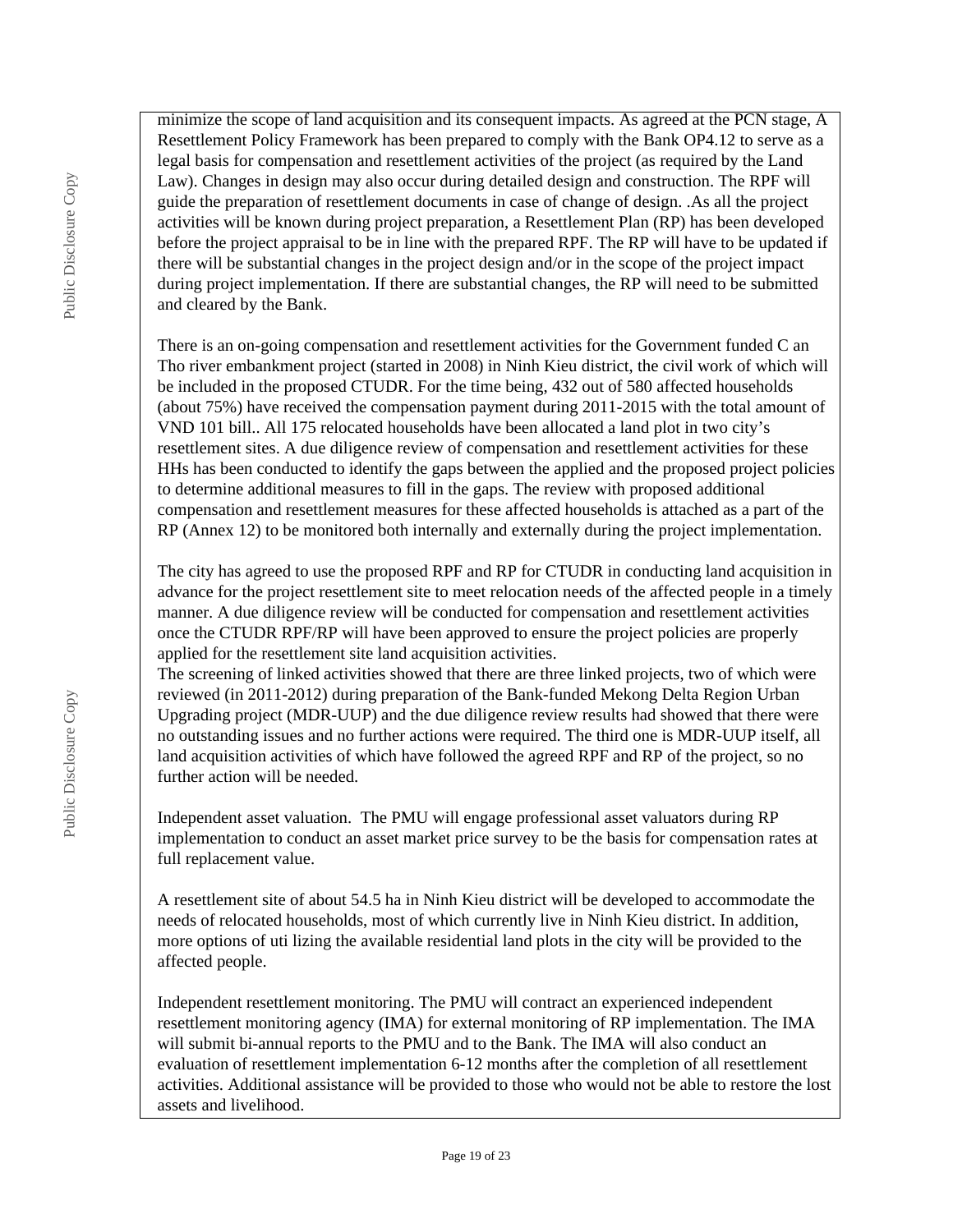Grievances redress mechanisms (GRM). The RP describes the procedures and responsibility of related agencies in receiving, redressing and recording all grievances and complaints from the DPs and their resolutions. Project affected people will be provided information on the GRM and related agencies in charge of solving project complaints on land, assets acquisition, physical relocation and income restoration.

**5. Identify the key stakeholders and describe the mechanisms for consultation and disclosure on safeguard policies, with an emphasis on potentially affected people.**

The communities in the core Can Tho urban area affected by the project works are the key stakeholders. Other stakeholders include the local authorities and infrastructure services agencies. In accordance with Vietnamese requirements and Bank policy, the potentially affected people have been consulted twice.

To implement the ESIA report of the CTUDR, the ODA-PMU organized consultation meetings with the People's Committees and Vietnam Fatherland Front of 20 wards in 4 districts of Ninh Kieu, Binh Thuy, Cai Rang and O Mon.

Before consulting at wards, the ODA-PMU held general meetings at each district to introduce about the project and collect opinions for the project, including the meeting at office of Ninh Kieu DPC on 01 June 2015, the meeting at office of Binh Thuy DPC on 02 June 2015, the meeting at office of O Mon DPC on 03 June 2015 and the meeting at office of Cai Rang DPC on 08 June 2015. The participants at these meetings consist of representatives of DPC, WPC and some divisions.

After holding the general meetings at districts, the ODA-PMU carried out consultations in each ward to introduce the project, identify the zone/population group in the project area, collect information about the status of environmental sanitation at the locality, discuss potential environmental and social impacts and mitigation measures as well as coordinate with the local authorities in holding public consultation in the project area. Simultaneously, the ODA-PMU also sent the dispatches for applying for consultation for the relevant agencies.

Generally, public consultations in the project area indicated that the authorities and local people support the project and desired the project to be implemented early. However, they requested that the construction be carried out rapidly, and that environmental management and regular environmental monitoring be undertaken, as well as that labor, community, and traffic safety measures be followed.

The local people requested the local authorities and the project to make proper compensation and arrange resettlement for them at their expectation.

The People's Committees and Vietnam Fatherland Front as well as representatives of people in the project will jointly discuss and solve issued raised during the project implementation.

For environment, communities will also be involved during implementation, as it proposed that the construction works will be monitored on a regular basis by the affected local communities; simple checklists for community environmental monitoring will be provided to the affected communities. The detailed ESIA reports, as well as the "Summary ESIA and ESMP" will be disclosed locally in the Vietnamese language and will also be available at the PMU and city website for review by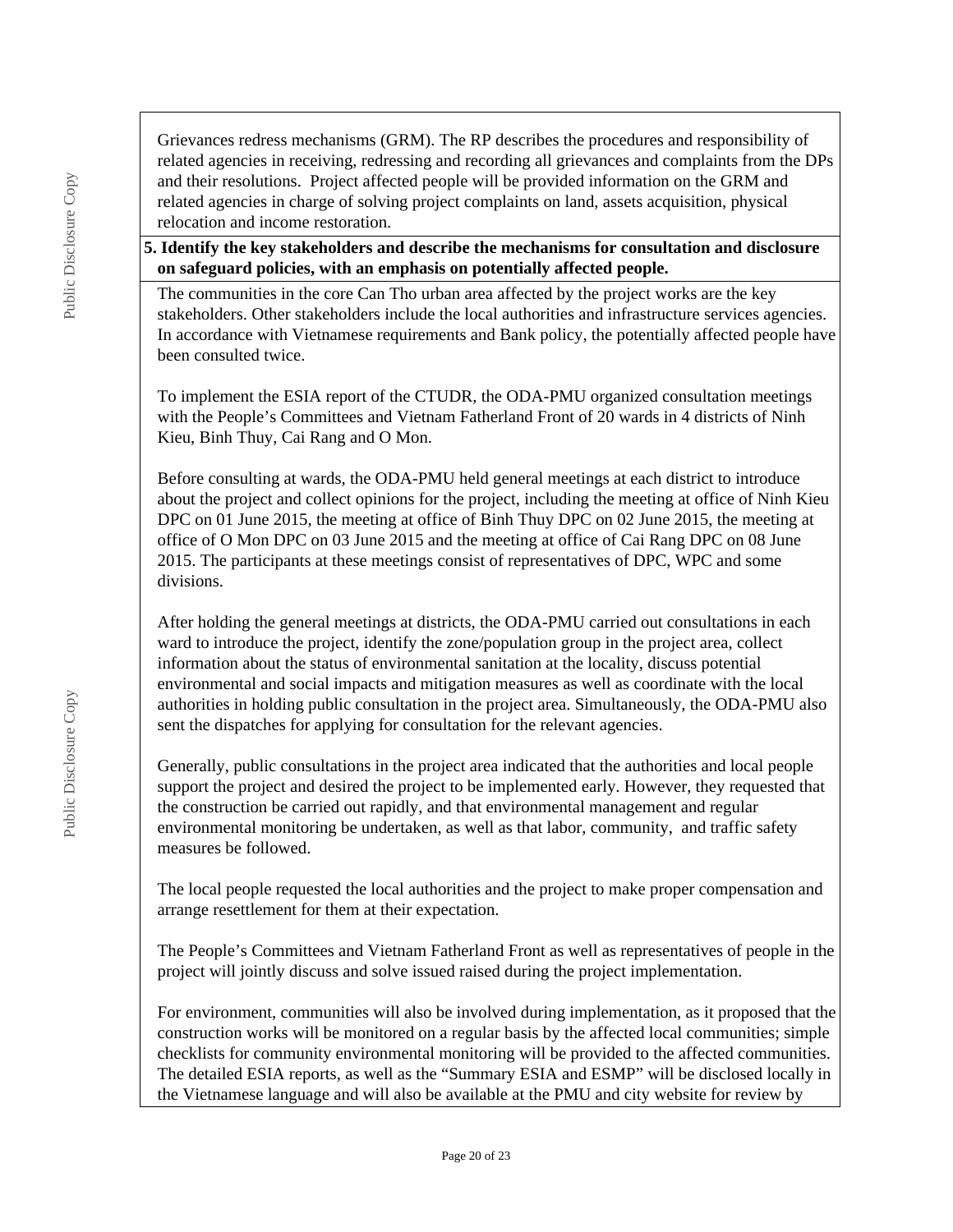local and international NGOs.

The drafts of the ESIA/RPF/RP in Vietnamese have been disclosed locally (at city's People's Committee office and project district, wards/communes) on 23 November 2015. The English versions have been sent to InfoShop in Washington, DC on 23 November, 2015 for ESIA and 24 November, 2015 for RPF/RP. All final versions of the ESIA/RPF/RP will be re-disclosed locally and at the Bank's InfoShop.

#### *B. Disclosure Requirements*

| <b>Environmental Assessment/Audit/Management Plan/Other</b>                                                                                                                                                          |             |  |  |  |
|----------------------------------------------------------------------------------------------------------------------------------------------------------------------------------------------------------------------|-------------|--|--|--|
| Date of receipt by the Bank                                                                                                                                                                                          | 06-Nov-2015 |  |  |  |
| Date of submission to InfoShop                                                                                                                                                                                       | 23-Nov-2015 |  |  |  |
| For category A projects, date of distributing the Executive<br>00000000<br>Summary of the EA to the Executive Directors                                                                                              |             |  |  |  |
| "In country" Disclosure                                                                                                                                                                                              |             |  |  |  |
| 23-Dec-2015<br>Vietnam                                                                                                                                                                                               |             |  |  |  |
| Comments:                                                                                                                                                                                                            |             |  |  |  |
| <b>Resettlement Action Plan/Framework/Policy Process</b>                                                                                                                                                             |             |  |  |  |
| Date of receipt by the Bank                                                                                                                                                                                          | 10-Nov-2015 |  |  |  |
| Date of submission to InfoShop<br>24-Nov-2015                                                                                                                                                                        |             |  |  |  |
| "In country" Disclosure                                                                                                                                                                                              |             |  |  |  |
| Vietnam                                                                                                                                                                                                              | 23-Dec-2015 |  |  |  |
| Comments:                                                                                                                                                                                                            |             |  |  |  |
| If the project triggers the Pest Management and/or Physical Cultural Resources policies, the<br>respective issues are to be addressed and disclosed as part of the Environmental Assessment/<br><b>Audit/or EMP.</b> |             |  |  |  |

**If in-country disclosure of any of the above documents is not expected, please explain why:**

### *C. Compliance Monitoring Indicators at the Corporate Level*

| <b>OP/BP/GP 4.01 - Environment Assessment</b>                                                                                                                                             |                            |             |     |  |
|-------------------------------------------------------------------------------------------------------------------------------------------------------------------------------------------|----------------------------|-------------|-----|--|
| Does the project require a stand-alone EA (including EMP)<br>report?                                                                                                                      | Yes $\lceil \times \rceil$ | No $\lceil$ | NA. |  |
| If yes, then did the Regional Environment Unit or Practice<br>Manager (PM) review and approve the EA report?                                                                              | Yes $\lceil \times \rceil$ | Nof         | NA. |  |
| Are the cost and the accountabilities for the EMP incorporated<br>in the credit/loan?                                                                                                     | Yes $\lceil \times \rceil$ | No $\lceil$ | NA. |  |
| <b>OP/BP 4.04 - Natural Habitats</b>                                                                                                                                                      |                            |             |     |  |
| Would the project result in any significant conversion or<br>degradation of critical natural habitats?                                                                                    | Yes $\lceil \times \rceil$ | No $\lceil$ | NA. |  |
| If the project would result in significant conversion or<br>degradation of other (non-critical) natural habitats, does the<br>project include mitigation measures acceptable to the Bank? | Yes $\lceil \times \rceil$ | No $\lceil$ | NA. |  |
| <b>OP/BP 4.11 - Physical Cultural Resources</b>                                                                                                                                           |                            |             |     |  |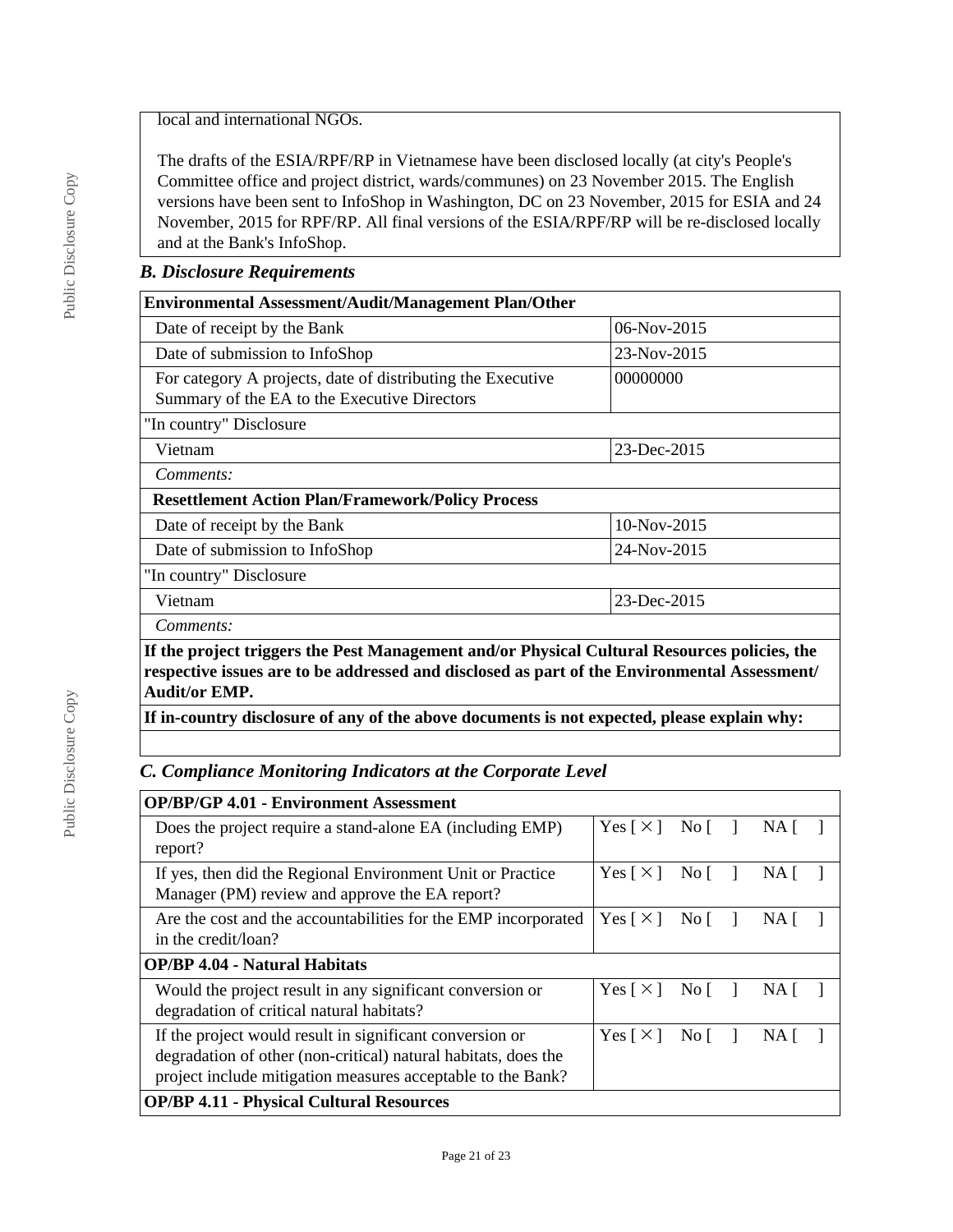| Does the EA include adequate measures related to cultural<br>property?                                                                                                              | $Yes [ \times ] No [ ] NA [ ]$                  |                                 |              |                 |              |
|-------------------------------------------------------------------------------------------------------------------------------------------------------------------------------------|-------------------------------------------------|---------------------------------|--------------|-----------------|--------------|
| Does the credit/loan incorporate mechanisms to mitigate the<br>potential adverse impacts on cultural property?                                                                      | Yes $[\times]$ No $[\ ]$                        |                                 |              | NA [            | $\mathbf{1}$ |
| <b>OP/BP 4.12 - Involuntary Resettlement</b>                                                                                                                                        |                                                 |                                 |              |                 |              |
| Has a resettlement plan/abbreviated plan/policy framework/<br>process framework (as appropriate) been prepared?                                                                     | Yes [×] No [ ] NA [                             |                                 |              |                 | $\mathbf{1}$ |
| If yes, then did the Regional unit responsible for safeguards or<br>Practice Manager review the plan?                                                                               | Yes $\lceil \times \rceil$ No $\lceil$ $\rceil$ |                                 |              | $NA \lceil$     |              |
| Is physical displacement/relocation expected?                                                                                                                                       | $Yes [ \times ] No [ ]$                         |                                 |              | TBD [           |              |
| 7000 Provided estimated number of people to be affected                                                                                                                             |                                                 |                                 |              |                 |              |
| Is economic displacement expected? (loss of assets or access to<br>assets that leads to loss of income sources or other means of<br>livelihoods)                                    | $Yes [ \times ] No [ ]$                         |                                 |              | TBD [           |              |
| 18,000 Provided estimated number of people to be affected                                                                                                                           |                                                 |                                 |              |                 |              |
| OP 7.50 - Projects on International Waterways                                                                                                                                       |                                                 |                                 |              |                 |              |
| Have the other riparians been notified of the project?                                                                                                                              | Yes $\lceil$<br>$\mathbf{1}$                    | No [ X ] NA [                   |              |                 |              |
| If the project falls under one of the exceptions to the<br>notification requirement, has this been cleared with the Legal<br>Department, and the memo to the RVP prepared and sent? | Yes $\lceil \times \rceil$                      | No [                            |              | NA <sub>1</sub> |              |
| Has the RVP approved such an exception?                                                                                                                                             | Yes [ $\times$ ]                                | $\overline{N}$ o [              | $\mathbf{I}$ | NA <sub>1</sub> | 1            |
| The World Bank Policy on Disclosure of Information                                                                                                                                  |                                                 |                                 |              |                 |              |
| Have relevant safeguard policies documents been sent to the<br>World Bank's Infoshop?                                                                                               | Yes [ $\times$ ]                                | No [                            | $\mathbf{1}$ | $NA$ [          | 1            |
| Have relevant documents been disclosed in-country in a public<br>place in a form and language that are understandable and<br>accessible to project-affected groups and local NGOs?  | Yes $\lceil \times \rceil$                      | $\overline{N}$ o $\overline{[}$ | $\mathbf{I}$ | NA <sub>1</sub> | 1            |
| <b>All Safeguard Policies</b>                                                                                                                                                       |                                                 |                                 |              |                 |              |
| Have satisfactory calendar, budget and clear institutional<br>responsibilities been prepared for the implementation of<br>measures related to safeguard policies?                   | Yes [×] No [ ] NA]                              |                                 |              |                 |              |
| Have costs related to safeguard policy measures been included<br>in the project cost?                                                                                               | Yes $\lceil \times \rceil$                      | $\rm No~[$                      | $\mathbf{1}$ | NA [            | $\mathbf{1}$ |
| Does the Monitoring and Evaluation system of the project<br>include the monitoring of safeguard impacts and measures<br>related to safeguard policies?                              | Yes [ $\times$ ]                                | No [                            | $\mathbf{J}$ | NA [            | $\mathbf{I}$ |
| Have satisfactory implementation arrangements been agreed<br>with the borrower and the same been adequately reflected in<br>the project legal documents?                            | Yes $[\times]$                                  | No [                            |              | $NA \lceil$     | $\mathbf{1}$ |

## **III. APPROVALS**